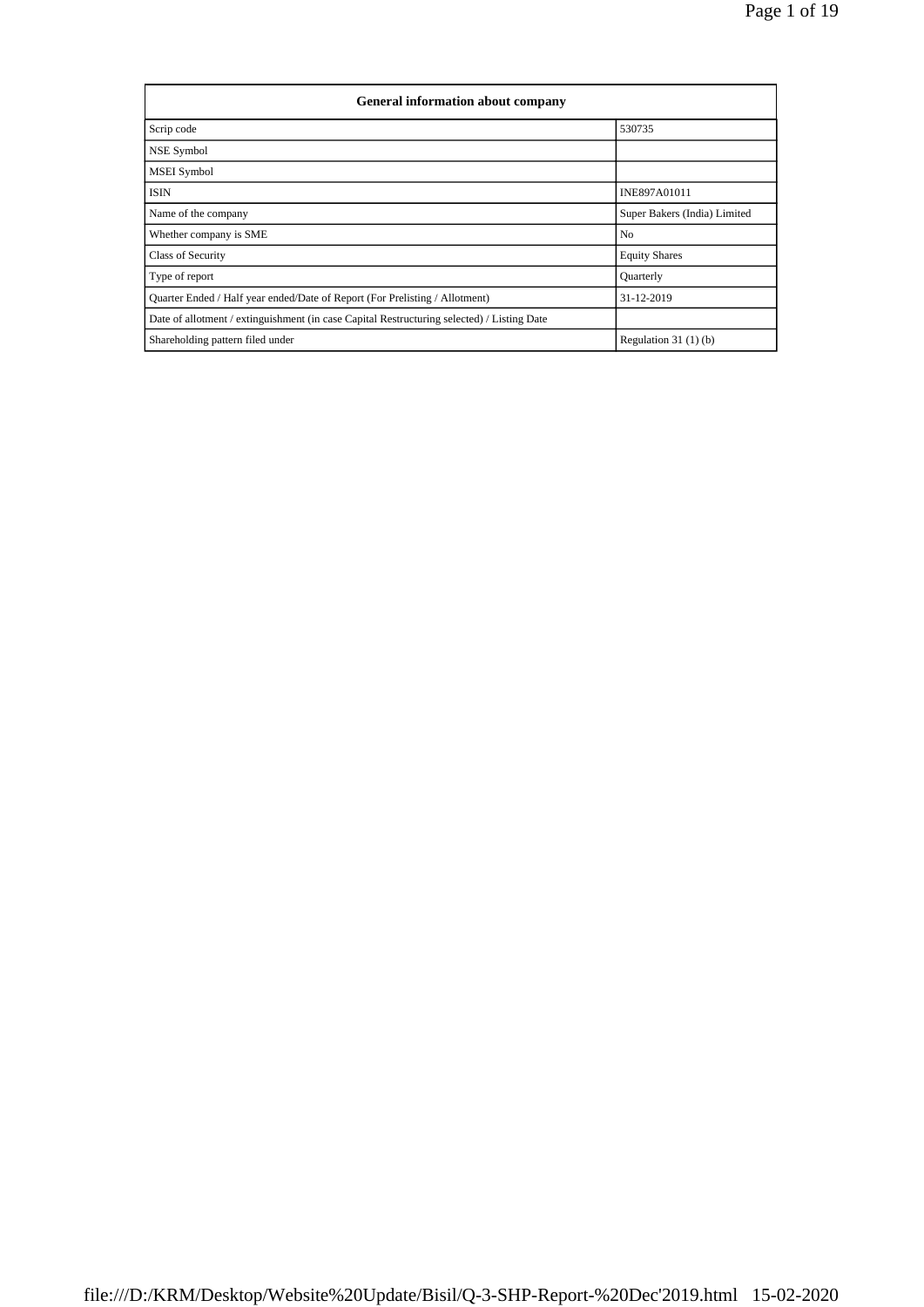| <b>Declaration</b> |                                                                                           |                |                                |                       |                            |  |  |
|--------------------|-------------------------------------------------------------------------------------------|----------------|--------------------------------|-----------------------|----------------------------|--|--|
| Sr.<br>No.         | Particular                                                                                | Yes/No         | Promoter and<br>Promoter Group | Public<br>shareholder | Non Promoter-Non<br>Public |  |  |
|                    | Whether the Listed Entity has issued any partly paid up<br>shares?                        | N <sub>o</sub> | N <sub>o</sub>                 | N <sub>0</sub>        | N <sub>0</sub>             |  |  |
| $\overline{c}$     | Whether the Listed Entity has issued any Convertible<br>Securities?                       | N <sub>o</sub> | N <sub>o</sub>                 | N <sub>0</sub>        | N <sub>0</sub>             |  |  |
| 3                  | Whether the Listed Entity has issued any Warrants?                                        | N <sub>0</sub> | N <sub>o</sub>                 | N <sub>0</sub>        | N <sub>0</sub>             |  |  |
| $\overline{4}$     | Whether the Listed Entity has any shares against which<br>depository receipts are issued? | N <sub>o</sub> | N <sub>o</sub>                 | N <sub>0</sub>        | N <sub>0</sub>             |  |  |
| 5                  | Whether the Listed Entity has any shares in locked-in?                                    | N <sub>0</sub> | N <sub>0</sub>                 | N <sub>0</sub>        | No                         |  |  |
| 6                  | Whether any shares held by promoters are pledge or<br>otherwise encumbered?               | N <sub>o</sub> | N <sub>o</sub>                 |                       |                            |  |  |
| $\overline{7}$     | Whether company has equity shares with differential<br>voting rights?                     | N <sub>o</sub> | No                             | N <sub>0</sub>        | N <sub>0</sub>             |  |  |
| 8                  | Whether the listed entity has any significant beneficial<br>owner?                        | N <sub>o</sub> |                                |                       |                            |  |  |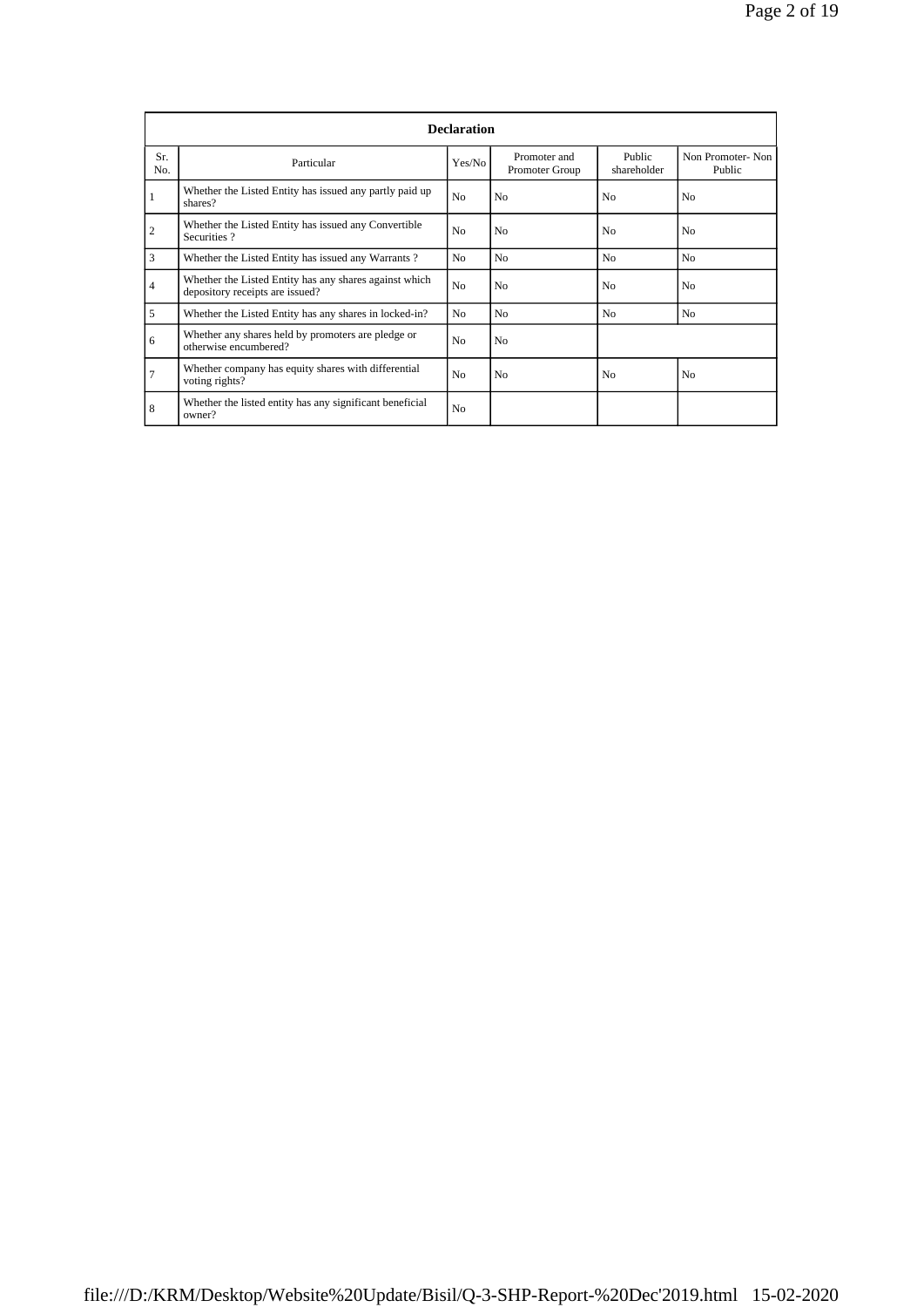|                 | <b>Table I - Summary Statement holding of specified securities</b> |                                  |                                   |                             |                          |                                  |                                                |                              |               |             |                                      |
|-----------------|--------------------------------------------------------------------|----------------------------------|-----------------------------------|-----------------------------|--------------------------|----------------------------------|------------------------------------------------|------------------------------|---------------|-------------|--------------------------------------|
|                 | Category of<br>shareholder<br>(II)                                 |                                  | No. of                            | No. Of<br>Partly            | No. Of<br>shares         | Total nos.                       | Shareholding as<br>a % of total no.            | class of securities (IX)     |               |             | Number of Voting Rights held in each |
| Category<br>(I) |                                                                    | Nos. Of<br>shareholders<br>(III) | fully paid<br>up equity<br>shares | paid-up<br>equity<br>shares | underlying<br>Depository | shares<br>held (VII)<br>$=(IV)+$ | of shares<br>(calculated as<br>per SCRR, 1957) | No of Voting (XIV)<br>Rights |               |             | Total as a<br>$%$ of                 |
|                 |                                                                    |                                  | held $(IV)$                       | held<br>(V)                 | Receipts<br>(VI)         | $(V)+(VI)$                       | (VIII) As a % of<br>$(A+B+C2)$                 | Class<br>eg: X               | Class<br>eg:y | Total       | $(A+B+C)$                            |
| (A)             | Promoter &<br>Promoter<br>Group                                    | 11                               | 674059                            |                             |                          | 674059                           | 22.31                                          | 674059                       |               | 674059      | 22.31                                |
| (B)             | Public                                                             | 2251                             | 2347541                           |                             |                          | 2347541                          | 77.69                                          | 2347541                      |               | 2347541     | 77.69                                |
| (C)             | Non<br>Promoter-<br>Non Public                                     |                                  |                                   |                             |                          |                                  |                                                |                              |               |             |                                      |
| (C1)            | <b>Shares</b><br>underlying<br><b>DRs</b>                          |                                  |                                   |                             |                          |                                  |                                                |                              |               |             |                                      |
| (C2)            | Shares held<br>by<br>Employee<br><b>Trusts</b>                     |                                  |                                   |                             |                          |                                  |                                                |                              |               |             |                                      |
|                 | Total                                                              | 2262                             | 3021600                           |                             |                          | 3021600                          | 100                                            | 3021600                      |               | 3021600 100 |                                      |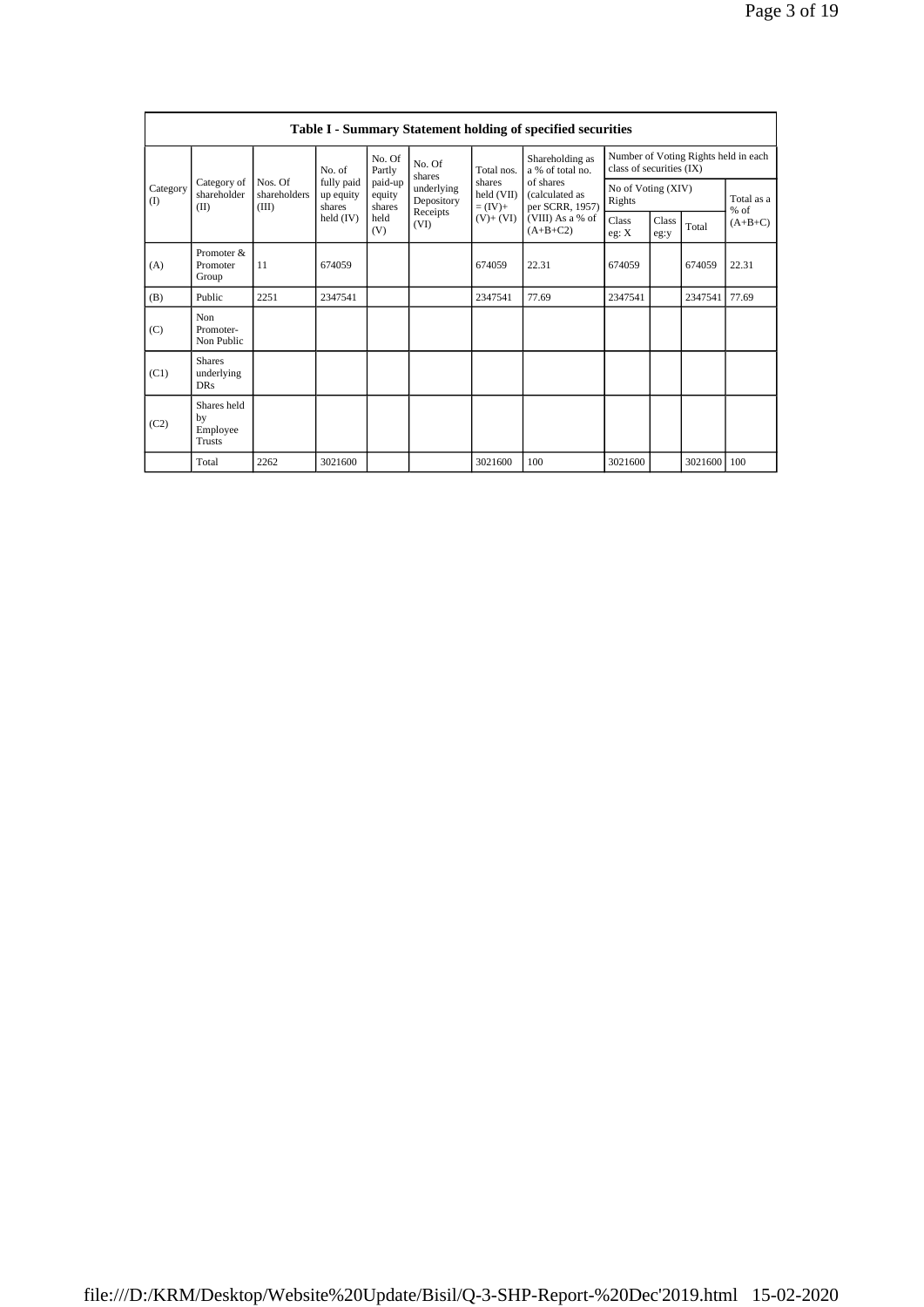|                 | Table I - Summary Statement holding of specified securities |                                                      |                                                      |                                                                             |                                                                                                            |            |                                                      |                         |                                                    |                                       |  |
|-----------------|-------------------------------------------------------------|------------------------------------------------------|------------------------------------------------------|-----------------------------------------------------------------------------|------------------------------------------------------------------------------------------------------------|------------|------------------------------------------------------|-------------------------|----------------------------------------------------|---------------------------------------|--|
| Category<br>(1) | Category of<br>shareholder<br>(II)                          | No. Of<br><b>Shares</b><br>Underlying<br>Outstanding | No. of<br><b>Shares</b><br>Underlying<br>Outstanding | No. Of Shares<br>Underlying<br>Outstanding<br>convertible<br>securities and | Shareholding, as<br>a % assuming full<br>conversion of<br>convertible<br>securities (as a<br>percentage of |            | Number of<br>Locked in<br>shares $(XII)$             | <b>Shares</b><br>(XIII) | Number of<br>pledged or<br>otherwise<br>encumbered | Number of<br>equity shares<br>held in |  |
|                 |                                                             | convertible<br>securities $(X)$<br>$(X_i)$           | Warrants                                             | No. Of<br>Warrants (Xi)<br>(a)                                              | diluted share<br>capital) $(XI)=$<br>$(VII)+(X)$ As a %<br>of $(A+B+C2)$                                   | No.<br>(a) | As $a\%$<br>of total<br><b>Shares</b><br>held<br>(b) | No.<br>(a)              | As a %<br>of total<br><b>Shares</b><br>held(b)     | dematerialized<br>form (XIV)          |  |
| (A)             | Promoter &<br>Promoter<br>Group                             |                                                      |                                                      |                                                                             | 22.31                                                                                                      |            |                                                      |                         |                                                    | 674059                                |  |
| (B)             | Public                                                      |                                                      |                                                      |                                                                             | 77.69                                                                                                      |            |                                                      |                         |                                                    | 1911611                               |  |
| (C)             | Non<br>Promoter-<br>Non Public                              |                                                      |                                                      |                                                                             |                                                                                                            |            |                                                      |                         |                                                    |                                       |  |
| (C1)            | <b>Shares</b><br>underlying<br><b>DRs</b>                   |                                                      |                                                      |                                                                             |                                                                                                            |            |                                                      |                         |                                                    |                                       |  |
| (C2)            | Shares held<br>by<br>Employee<br><b>Trusts</b>              |                                                      |                                                      |                                                                             |                                                                                                            |            |                                                      |                         |                                                    |                                       |  |
|                 | Total                                                       |                                                      |                                                      |                                                                             | 100                                                                                                        |            |                                                      |                         |                                                    | 2585670                               |  |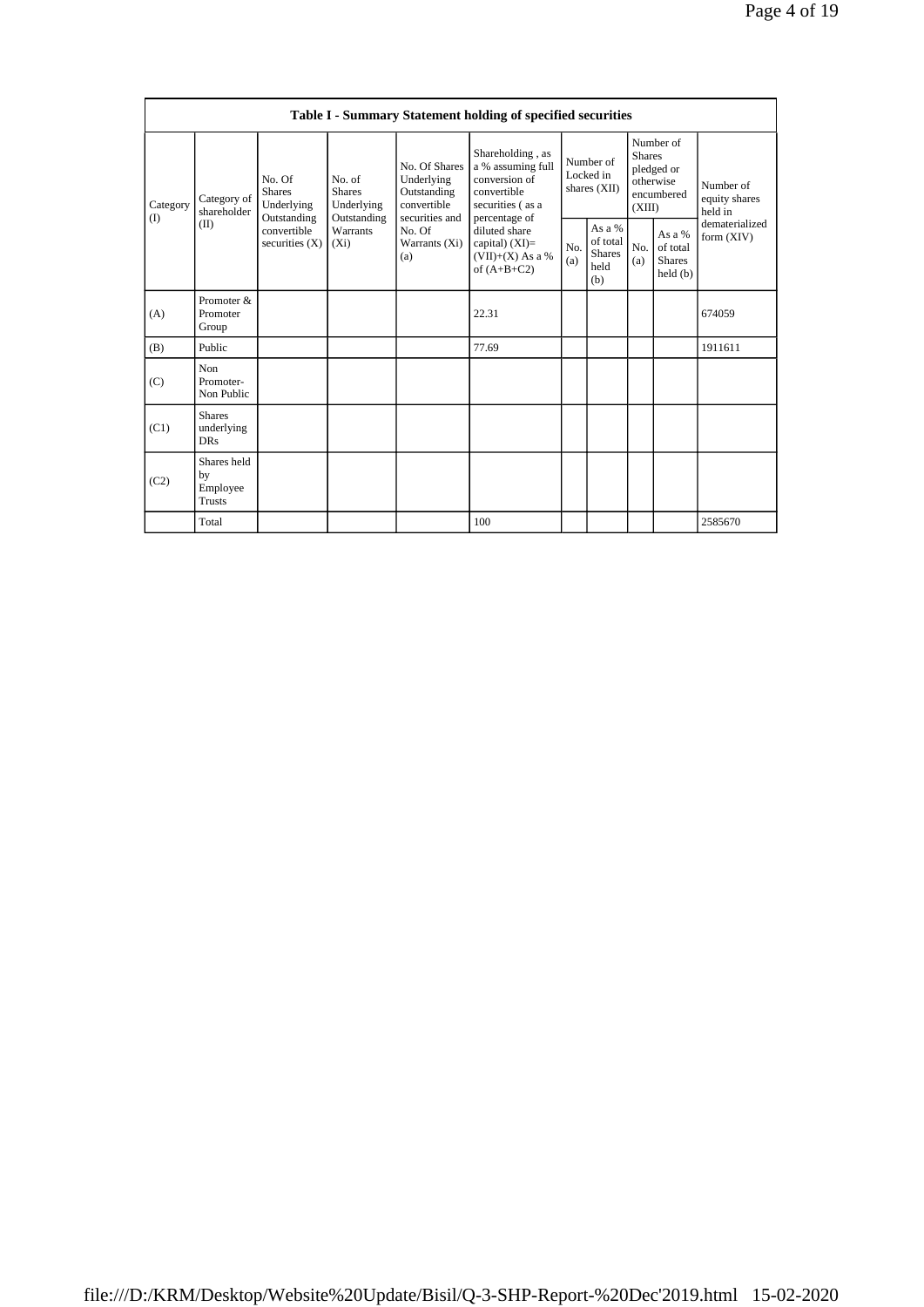|                                                                                             | Table II - Statement showing shareholding pattern of the Promoter and Promoter Group                                |                                  |                                   |                                 |                                    |                             |                                           |                                                                  |               |               |                                 |
|---------------------------------------------------------------------------------------------|---------------------------------------------------------------------------------------------------------------------|----------------------------------|-----------------------------------|---------------------------------|------------------------------------|-----------------------------|-------------------------------------------|------------------------------------------------------------------|---------------|---------------|---------------------------------|
|                                                                                             |                                                                                                                     |                                  | No. of                            | No.<br>Of<br>Partly             | No. Of                             | Total<br>nos.               | Shareholding<br>as a % of<br>total no. of | Number of Voting Rights held in<br>each class of securities (IX) |               |               |                                 |
| Sr.                                                                                         | Category & Name<br>of the                                                                                           | Nos. Of<br>shareholders<br>(III) | fully paid<br>up equity<br>shares | paid-<br>up                     | shares<br>underlying<br>Depository | shares<br>held<br>$(VII) =$ | shares<br>(calculated as<br>per SCRR,     | No of Voting (XIV) Rights                                        |               |               | Total<br>as a %                 |
|                                                                                             | Shareholders (I)                                                                                                    |                                  | held (IV)                         | equity<br>shares<br>held<br>(V) | Receipts<br>(VI)                   | $(IV)+$<br>$(V) +$<br>(VI)  | 1957) (VIII)<br>As a % of<br>$(A+B+C2)$   | Class eg:<br>Χ                                                   | Class<br>eg:y | Total         | of<br>Total<br>Voting<br>rights |
| A                                                                                           | Table II - Statement showing shareholding pattern of the Promoter and Promoter Group                                |                                  |                                   |                                 |                                    |                             |                                           |                                                                  |               |               |                                 |
| (1)                                                                                         | Indian                                                                                                              |                                  |                                   |                                 |                                    |                             |                                           |                                                                  |               |               |                                 |
| (a)                                                                                         | Individuals/Hindu<br>undivided Family                                                                               | 10                               | 542323                            |                                 |                                    | 542323                      | 17.95                                     | 542323                                                           |               | 542323        | 17.95                           |
| (d)                                                                                         | Any Other<br>(specify)                                                                                              | $\mathbf{1}$                     | 131736                            |                                 |                                    | 131736                      | 4.36                                      | 131736                                                           |               | 131736        | 4.36                            |
| Sub-Total<br>(A)(1)                                                                         |                                                                                                                     | 11                               | 674059                            |                                 |                                    | 674059                      | 22.31                                     | 674059                                                           |               | 674059        | 22.31                           |
| (2)                                                                                         | Foreign                                                                                                             |                                  |                                   |                                 |                                    |                             |                                           |                                                                  |               |               |                                 |
| Total<br>Shareholding<br>of Promoter<br>and Promoter<br>Group $(A)=$<br>$(A)(1)+(A)$<br>(2) |                                                                                                                     | 11                               | 674059                            |                                 |                                    | 674059                      | 22.31                                     | 674059                                                           |               | 674059        | 22.31                           |
| B                                                                                           | Table III - Statement showing shareholding pattern of the Public shareholder                                        |                                  |                                   |                                 |                                    |                             |                                           |                                                                  |               |               |                                 |
| (1)                                                                                         | Institutions                                                                                                        |                                  |                                   |                                 |                                    |                             |                                           |                                                                  |               |               |                                 |
| (f)                                                                                         | Financial<br><b>Institutions/Banks</b>                                                                              | 1                                | 130                               |                                 |                                    | 130                         | $\boldsymbol{0}$                          | 130                                                              |               | 130           | $\boldsymbol{0}$                |
| Sub-Total (B)<br>(1)                                                                        |                                                                                                                     | 1                                | 130                               |                                 |                                    | 130                         | $\mathbf{0}$                              | 130                                                              |               | 130           | 0                               |
| (3)                                                                                         | Non-institutions                                                                                                    |                                  |                                   |                                 |                                    |                             |                                           |                                                                  |               |               |                                 |
| (a(i))                                                                                      | Individuals -<br>i.Individual<br>shareholders<br>holding nominal<br>share capital up to<br>Rs. 2 lakhs.             | 2154                             | 1122439                           |                                 |                                    | 1122439                     | 37.15                                     | 1122439                                                          |               | 1122439       | 37.15                           |
| (a(ii))                                                                                     | Individuals - ii.<br>Individual<br>shareholders<br>holding nominal<br>share capital in<br>excess of Rs. 2<br>lakhs. | 22                               | 883255                            |                                 |                                    | 883255                      | 29.23                                     | 883255                                                           |               | 883255        | 29.23                           |
| (e)                                                                                         | Any Other<br>(specify)                                                                                              | 74                               | 341717                            |                                 |                                    | 341717                      | 11.31                                     | 341717                                                           |               | 341717        | 11.31                           |
| Sub-Total (B)<br>(3)                                                                        |                                                                                                                     | 2250                             | 2347411                           |                                 |                                    | 2347411                     | 77.69                                     | 2347411                                                          |               | 2347411       | 77.69                           |
| <b>Total Public</b><br>Shareholding<br>$(B)=(B)(1)+$<br>$(B)(2)+(B)(3)$                     |                                                                                                                     | 2251                             | 2347541                           |                                 |                                    | 2347541                     | 77.69                                     | 2347541                                                          |               | 2347541       | 77.69                           |
| C                                                                                           | Table IV - Statement showing shareholding pattern of the Non Promoter- Non Public shareholder                       |                                  |                                   |                                 |                                    |                             |                                           |                                                                  |               |               |                                 |
| Total<br>$(A+B+C2)$                                                                         |                                                                                                                     | 2262                             | 3021600                           |                                 |                                    | 3021600                     | 100                                       | 3021600                                                          |               | 3021600       | 100                             |
| Total<br>$(A+B+C)$                                                                          |                                                                                                                     | 2262                             | 3021600                           |                                 |                                    | 3021600                     | 100                                       | 3021600                                                          |               | 3021600   100 |                                 |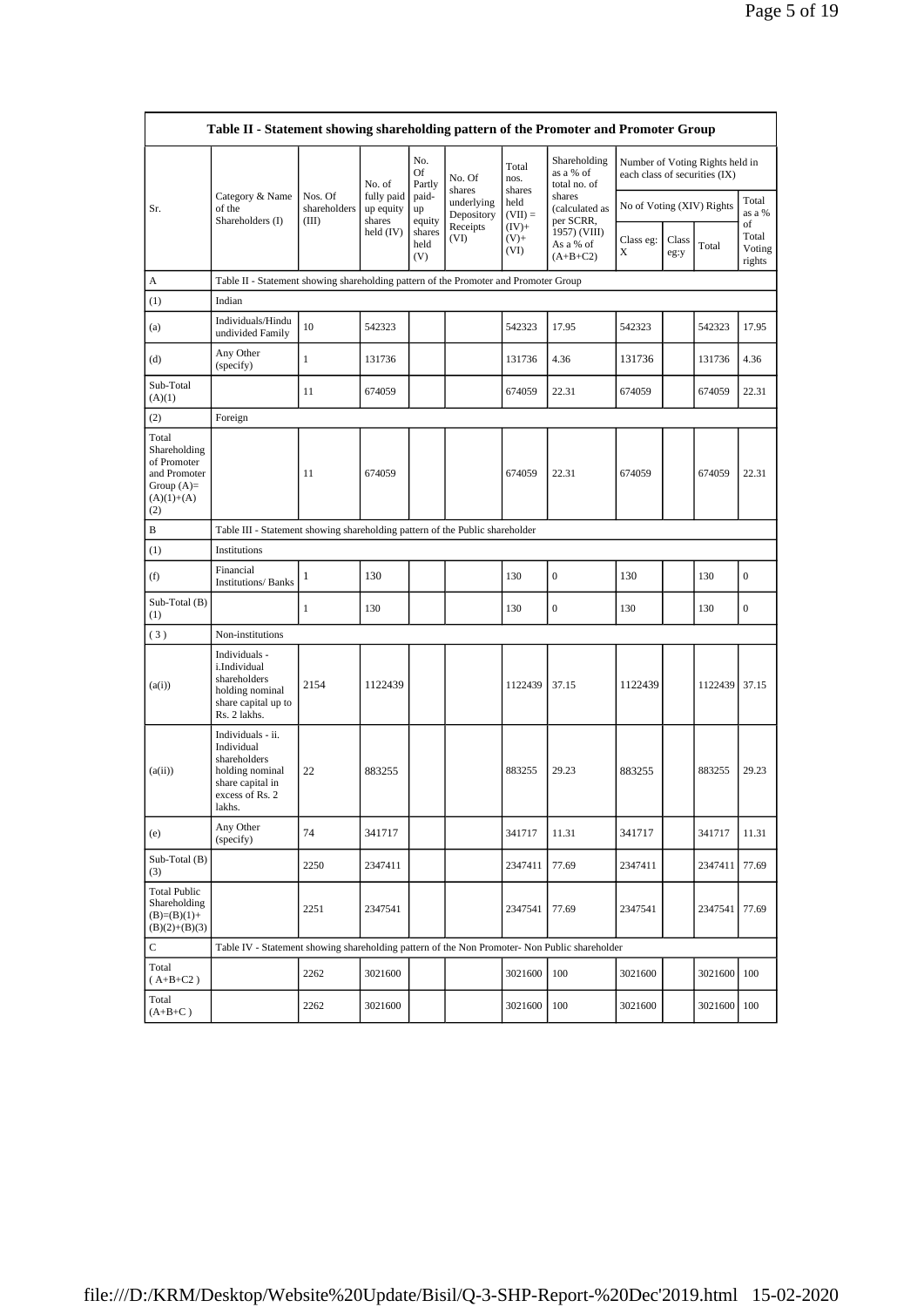| Table II - Statement showing shareholding pattern of the Promoter and Promoter Group    |                                                                               |                                                             |                                                                             |                                                                                               |            |                                                    |                                                                               |                                                |                                       |
|-----------------------------------------------------------------------------------------|-------------------------------------------------------------------------------|-------------------------------------------------------------|-----------------------------------------------------------------------------|-----------------------------------------------------------------------------------------------|------------|----------------------------------------------------|-------------------------------------------------------------------------------|------------------------------------------------|---------------------------------------|
| Sr.                                                                                     | No. Of Shares<br>Underlying<br>Outstanding<br>convertible<br>securities $(X)$ | No. of Shares<br>Underlying<br>Outstanding<br>Warrants (Xi) | No. Of Shares<br>Underlying<br>Outstanding<br>convertible<br>securities and | Shareholding, as a<br>% assuming full<br>conversion of<br>convertible<br>securities (as a     |            | Number of<br>Locked in<br>shares (XII)             | Number of<br><b>Shares</b><br>pledged or<br>otherwise<br>encumbered<br>(XIII) |                                                | Number of<br>equity shares<br>held in |
|                                                                                         |                                                                               |                                                             | No. Of<br>Warrants (Xi)<br>(a)                                              | percentage of diluted<br>share capital) $(XI)$ =<br>$(VII)+(X)$ As a % of<br>$(A+B+C2)$       | No.<br>(a) | As a %<br>of total<br><b>Shares</b><br>held<br>(b) | No.<br>(a)                                                                    | As a %<br>of total<br><b>Shares</b><br>held(b) | dematerialized<br>form (XIV)          |
| A                                                                                       |                                                                               |                                                             |                                                                             | Table II - Statement showing shareholding pattern of the Promoter and Promoter Group          |            |                                                    |                                                                               |                                                |                                       |
| (1)                                                                                     | Indian                                                                        |                                                             |                                                                             |                                                                                               |            |                                                    |                                                                               |                                                |                                       |
| (a)                                                                                     |                                                                               |                                                             |                                                                             | 17.95                                                                                         |            |                                                    |                                                                               |                                                | 542323                                |
| (d)                                                                                     |                                                                               |                                                             |                                                                             | 4.36                                                                                          |            |                                                    |                                                                               |                                                | 131736                                |
| Sub-Total (A)<br>(1)                                                                    |                                                                               |                                                             |                                                                             | 22.31                                                                                         |            |                                                    |                                                                               |                                                | 674059                                |
| (2)                                                                                     | Foreign                                                                       |                                                             |                                                                             |                                                                                               |            |                                                    |                                                                               |                                                |                                       |
| Total<br>Shareholding of<br>Promoter and<br>Promoter<br>Group $(A)=(A)$<br>$(1)+(A)(2)$ |                                                                               |                                                             |                                                                             | 22.31                                                                                         |            |                                                    |                                                                               |                                                | 674059                                |
| B                                                                                       | Table III - Statement showing shareholding pattern of the Public shareholder  |                                                             |                                                                             |                                                                                               |            |                                                    |                                                                               |                                                |                                       |
| (1)                                                                                     | Institutions                                                                  |                                                             |                                                                             |                                                                                               |            |                                                    |                                                                               |                                                |                                       |
| (f)                                                                                     |                                                                               |                                                             |                                                                             | $\boldsymbol{0}$                                                                              |            |                                                    |                                                                               |                                                | 130                                   |
| Sub-Total (B)<br>(1)                                                                    |                                                                               |                                                             |                                                                             | $\overline{0}$                                                                                |            |                                                    |                                                                               |                                                | 130                                   |
| (3)                                                                                     | Non-institutions                                                              |                                                             |                                                                             |                                                                                               |            |                                                    |                                                                               |                                                |                                       |
| (a(i))                                                                                  |                                                                               |                                                             |                                                                             | 37.15                                                                                         |            |                                                    |                                                                               |                                                | 708809                                |
| (a(ii))                                                                                 |                                                                               |                                                             |                                                                             | 29.23                                                                                         |            |                                                    |                                                                               |                                                | 883255                                |
| (e)                                                                                     |                                                                               |                                                             |                                                                             | 11.31                                                                                         |            |                                                    |                                                                               |                                                | 319417                                |
| Sub-Total (B)<br>(3)                                                                    |                                                                               |                                                             |                                                                             | 77.69                                                                                         |            |                                                    |                                                                               |                                                | 1911481                               |
| <b>Total Public</b><br>Shareholding<br>$(B)=(B)(1)+(B)$<br>$(2)+(B)(3)$                 |                                                                               |                                                             |                                                                             | 77.69                                                                                         |            |                                                    |                                                                               |                                                | 1911611                               |
| $\mathsf{C}$                                                                            |                                                                               |                                                             |                                                                             | Table IV - Statement showing shareholding pattern of the Non Promoter- Non Public shareholder |            |                                                    |                                                                               |                                                |                                       |
| Total<br>$(A+B+C2)$                                                                     |                                                                               |                                                             |                                                                             | 100                                                                                           |            |                                                    |                                                                               |                                                | 2585670                               |
| Total<br>$(A+B+C\,)$                                                                    |                                                                               |                                                             |                                                                             | 100                                                                                           |            |                                                    |                                                                               |                                                | 2585670                               |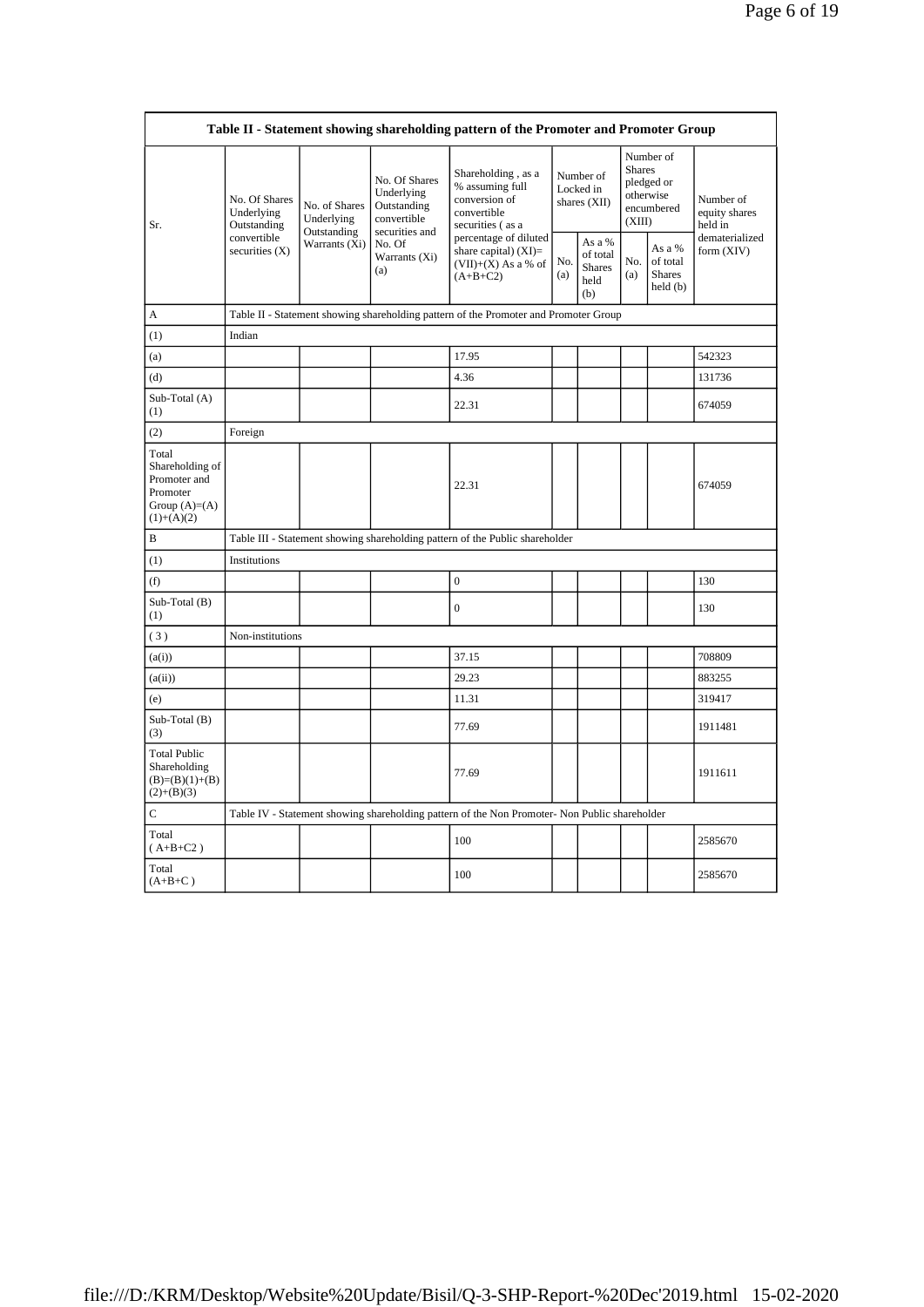| Searial No.                                                                                                                                                                                | $\mathbf{1}$                    | $\sqrt{2}$                   | 3                           | $\overline{4}$                 | 5                     | 6                              | $\overline{7}$         |
|--------------------------------------------------------------------------------------------------------------------------------------------------------------------------------------------|---------------------------------|------------------------------|-----------------------------|--------------------------------|-----------------------|--------------------------------|------------------------|
|                                                                                                                                                                                            |                                 |                              |                             |                                |                       |                                |                        |
| Name of the<br>Shareholders (I)                                                                                                                                                            | Shankarlal<br>Tekchand<br>Ahuja | Sunil<br>Shankarlal<br>Ahuja | Anil<br>Shankarlal<br>Ahuja | Manisha<br>Shankarlal<br>Ahuja | Jaya Prakash<br>Ahuja | Prakash<br>Bhagwandas<br>Ahuja | Sonia Prakash<br>Ahuja |
| $PAN$ (II)                                                                                                                                                                                 | AAOPA3548M                      | AASPA8998B                   | AASPA8999A                  | AECPA1576R                     | ACDPA3097N            | ABLPA1958M                     | AGBPA8178J             |
| No. of fully paid<br>up equity shares<br>held (IV)                                                                                                                                         | 226942                          | 94500                        | 92600                       | 34781                          | 32100                 | 29400                          | 12900                  |
| No. Of Partly paid-<br>up equity shares<br>held (V)                                                                                                                                        |                                 |                              |                             |                                |                       |                                |                        |
| No. Of shares<br>underlying<br>Depository<br>Receipts (VI)                                                                                                                                 |                                 |                              |                             |                                |                       |                                |                        |
| Total nos. shares<br>held $(VII) = (IV) +$<br>$(V)+(VI)$                                                                                                                                   | 226942                          | 94500                        | 92600                       | 34781                          | 32100                 | 29400                          | 12900                  |
| Shareholding as a<br>% of total no. of<br>shares (calculated<br>as per SCRR,<br>1957) (VIII) As a<br>% of $(A+B+C2)$                                                                       | 7.51                            | 3.13                         | 3.06                        | 1.15                           | 1.06                  | 0.97                           | 0.43                   |
| Number of Voting Rights held in each class of securities (IX)                                                                                                                              |                                 |                              |                             |                                |                       |                                |                        |
| Class eg: $X$                                                                                                                                                                              | 226942                          | 94500                        | 92600                       | 34781                          | 32100                 | 29400                          | 12900                  |
| Class eg:y                                                                                                                                                                                 |                                 |                              |                             |                                |                       |                                |                        |
| Total                                                                                                                                                                                      | 226942                          | 94500                        | 92600                       | 34781                          | 32100                 | 29400                          | 12900                  |
| Total as a % of<br><b>Total Voting rights</b>                                                                                                                                              | 7.51                            | 3.13                         | 3.06                        | 1.15                           | 1.06                  | 0.97                           | 0.43                   |
| No. Of Shares<br>Underlying<br>Outstanding<br>convertible<br>securities $(X)$                                                                                                              |                                 |                              |                             |                                |                       |                                |                        |
| No. of Shares<br>Underlying<br>Outstanding<br>Warrants (Xi)                                                                                                                                |                                 |                              |                             |                                |                       |                                |                        |
| No. Of Shares<br>Underlying<br>Outstanding<br>convertible<br>securities and No.<br>Of Warrants (Xi)<br>(a)                                                                                 |                                 |                              |                             |                                |                       |                                |                        |
| Shareholding, as a<br>% assuming full<br>conversion of<br>convertible<br>securities (as a<br>percentage of<br>diluted share<br>capital) $(XI)=(VII)$<br>$+(Xi)(a)$ As a % of<br>$(A+B+C2)$ | 7.51                            | 3.13                         | 3.06                        | 1.15                           | 1.06                  | 0.97                           | 0.43                   |
| Number of Locked in shares (XII)                                                                                                                                                           |                                 |                              |                             |                                |                       |                                |                        |
| No. (a)                                                                                                                                                                                    |                                 |                              |                             |                                |                       |                                |                        |
| As a % of total<br>Shares held (b)                                                                                                                                                         |                                 |                              |                             |                                |                       |                                |                        |
| Number of Shares pledged or otherwise encumbered (XIII)                                                                                                                                    |                                 |                              |                             |                                |                       |                                |                        |
| No. (a)                                                                                                                                                                                    |                                 |                              |                             |                                |                       |                                |                        |
| As a % of total<br>Shares held (b)                                                                                                                                                         |                                 |                              |                             |                                |                       |                                |                        |
| Number of equity<br>shares held in<br>dematerialized<br>form (XIV)                                                                                                                         | 226942                          | 94500                        | 92600                       | 34781                          | 32100                 | 29400                          | 12900                  |
| Reason for not providing PAN                                                                                                                                                               |                                 |                              |                             |                                |                       |                                |                        |
| Reason for not<br>providing PAN                                                                                                                                                            |                                 |                              |                             |                                |                       |                                |                        |
|                                                                                                                                                                                            |                                 |                              |                             |                                |                       |                                |                        |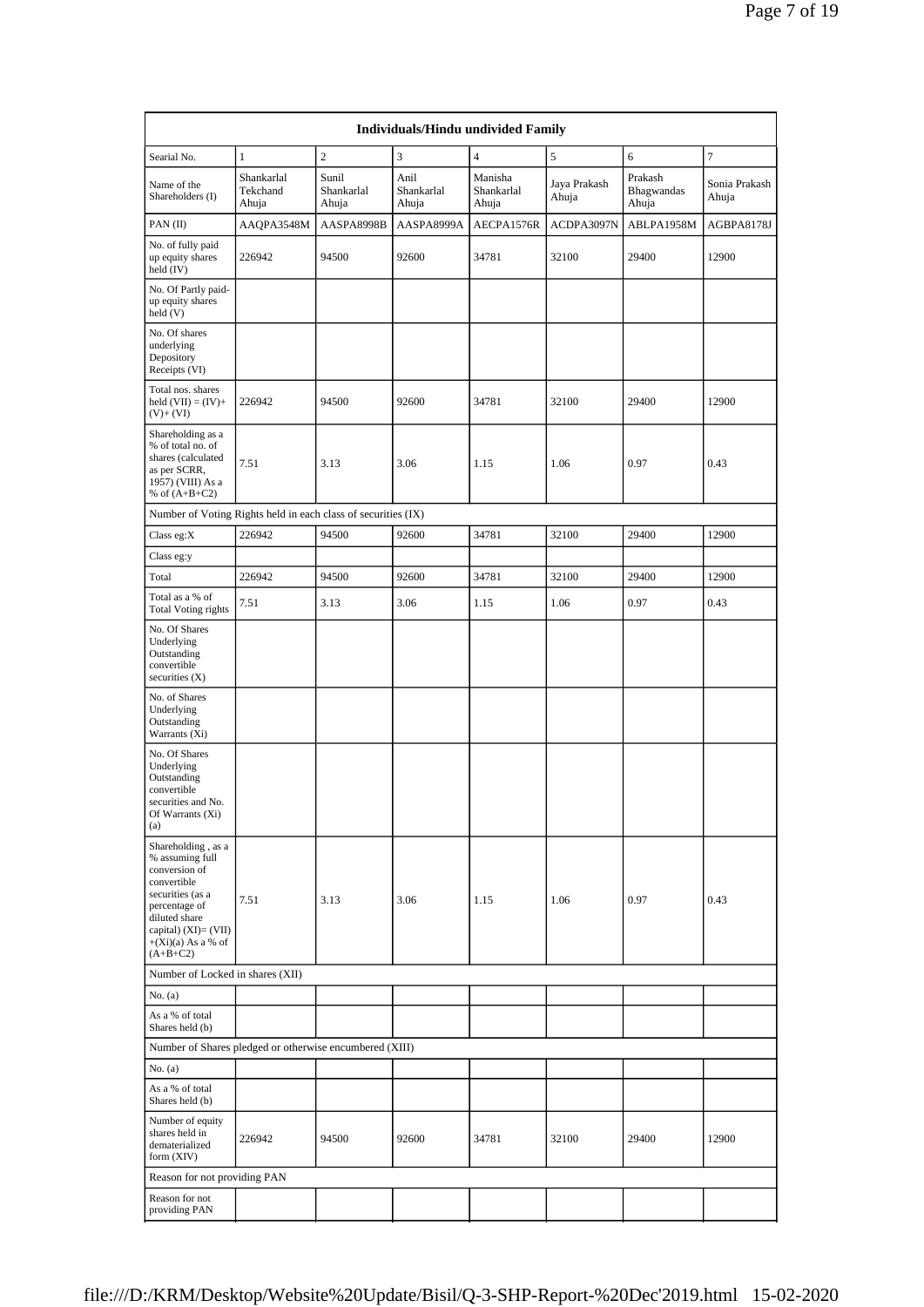| Shareholder type<br>. . | noter | mote• | . Promoter | omoter | .omoter | Promote <sup>®</sup> | omoter |  |
|-------------------------|-------|-------|------------|--------|---------|----------------------|--------|--|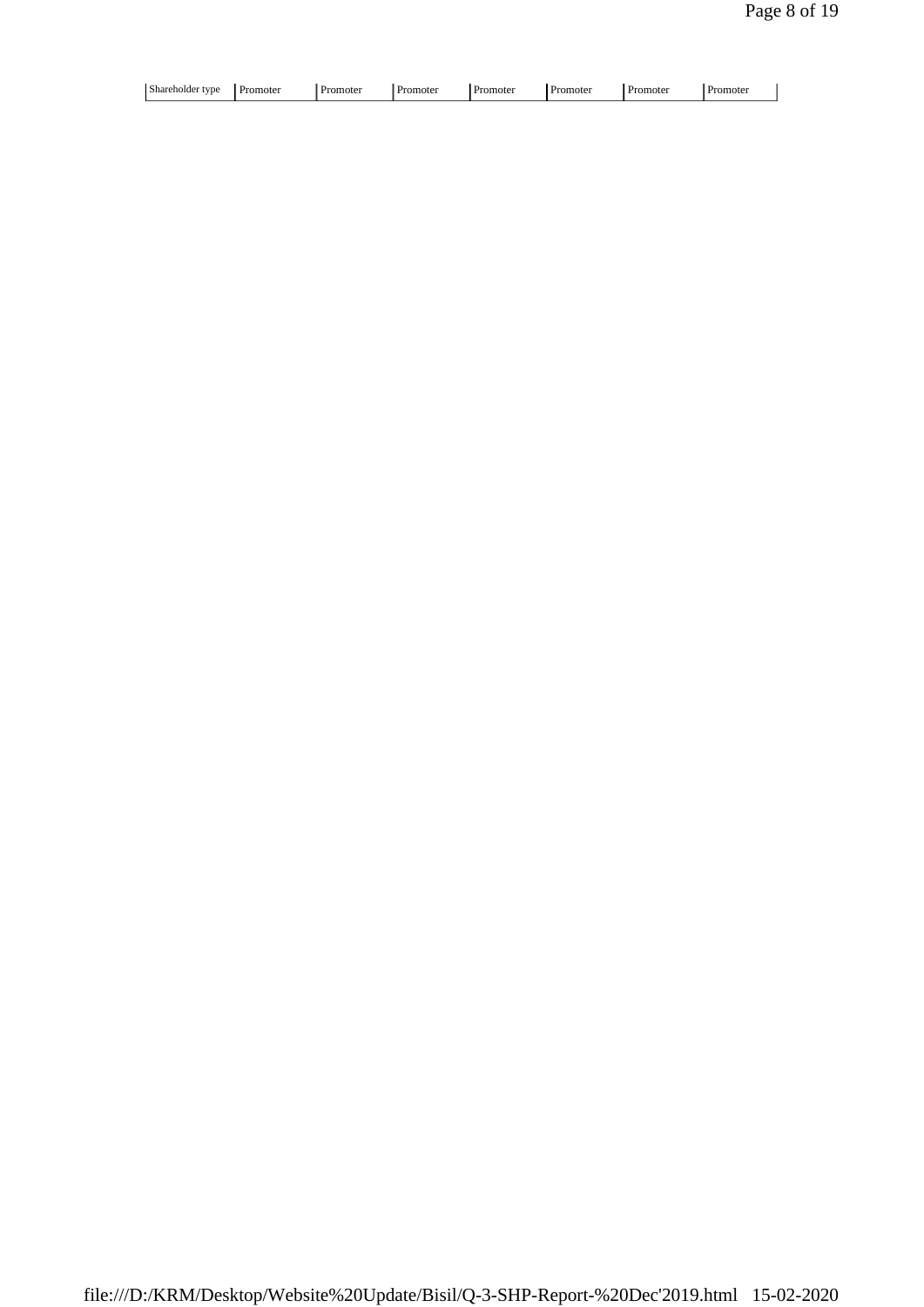| Individuals/Hindu undivided Family                                                                                                                                                        |                                                               |             |                        |                       |  |  |  |  |
|-------------------------------------------------------------------------------------------------------------------------------------------------------------------------------------------|---------------------------------------------------------------|-------------|------------------------|-----------------------|--|--|--|--|
| Searial No.                                                                                                                                                                               | 8                                                             | 9           | 10                     |                       |  |  |  |  |
| Name of the<br>Shareholders (I)                                                                                                                                                           | Bhavnaben Manojkumar Ahuja                                    | Pooja Ahuja | Kashyap Rajendra Mehta | Click here to go back |  |  |  |  |
| $PAN$ (II)                                                                                                                                                                                | ACQPG3183N                                                    | ALCPA9092P  | AAVPM9242K             | Total                 |  |  |  |  |
| No. of fully paid<br>up equity shares<br>held $(IV)$                                                                                                                                      | 10000                                                         | 9000        | 100                    | 542323                |  |  |  |  |
| No. Of Partly paid-<br>up equity shares<br>held (V)                                                                                                                                       |                                                               |             |                        |                       |  |  |  |  |
| No. Of shares<br>underlying<br>Depository<br>Receipts (VI)                                                                                                                                |                                                               |             |                        |                       |  |  |  |  |
| Total nos. shares<br>held $(VII) = (IV) +$<br>$(V)+(VI)$                                                                                                                                  | 10000                                                         | 9000        | 100                    | 542323                |  |  |  |  |
| Shareholding as a<br>% of total no. of<br>shares (calculated<br>as per SCRR,<br>1957) (VIII) As a<br>% of $(A+B+C2)$                                                                      | 0.33                                                          | 0.3         | $\boldsymbol{0}$       | 17.95                 |  |  |  |  |
|                                                                                                                                                                                           | Number of Voting Rights held in each class of securities (IX) |             |                        |                       |  |  |  |  |
| Class eg: $X$                                                                                                                                                                             | 10000                                                         | 9000        | 100                    | 542323                |  |  |  |  |
| Class eg:y                                                                                                                                                                                |                                                               |             |                        |                       |  |  |  |  |
| Total                                                                                                                                                                                     | 10000                                                         | 9000        | 100                    | 542323                |  |  |  |  |
| Total as a % of<br><b>Total Voting rights</b>                                                                                                                                             | 0.33                                                          | 0.3         | $\boldsymbol{0}$       | 17.95                 |  |  |  |  |
| No. Of Shares<br>Underlying<br>Outstanding<br>convertible<br>securities $(X)$                                                                                                             |                                                               |             |                        |                       |  |  |  |  |
| No. of Shares<br>Underlying<br>Outstanding<br>Warrants (Xi)                                                                                                                               |                                                               |             |                        |                       |  |  |  |  |
| No. Of Shares<br>Underlying<br>Outstanding<br>convertible<br>securities and No.<br>Of Warrants (Xi)<br>(a)                                                                                |                                                               |             |                        |                       |  |  |  |  |
| Shareholding, as a<br>% assuming full<br>conversion of<br>convertible<br>securities (as a<br>percentage of<br>diluted share<br>capital) (XI)= (VII)<br>$+(Xi)(a)$ As a % of<br>$(A+B+C2)$ | 0.33                                                          | 0.3         | $\boldsymbol{0}$       | 17.95                 |  |  |  |  |
| Number of Locked in shares (XII)                                                                                                                                                          |                                                               |             |                        |                       |  |  |  |  |
| No. (a)                                                                                                                                                                                   |                                                               |             |                        |                       |  |  |  |  |
| As a % of total<br>Shares held (b)                                                                                                                                                        |                                                               |             |                        |                       |  |  |  |  |
|                                                                                                                                                                                           | Number of Shares pledged or otherwise encumbered (XIII)       |             |                        |                       |  |  |  |  |
| No. (a)                                                                                                                                                                                   |                                                               |             |                        |                       |  |  |  |  |
| As a % of total<br>Shares held (b)                                                                                                                                                        |                                                               |             |                        |                       |  |  |  |  |
| Number of equity<br>shares held in<br>dematerialized<br>form (XIV)                                                                                                                        | 10000                                                         | 9000        | 100                    | 542323                |  |  |  |  |
| Reason for not providing PAN                                                                                                                                                              |                                                               |             |                        |                       |  |  |  |  |
| Reason for not<br>providing PAN                                                                                                                                                           |                                                               |             |                        |                       |  |  |  |  |
| Shareholder type                                                                                                                                                                          |                                                               |             |                        |                       |  |  |  |  |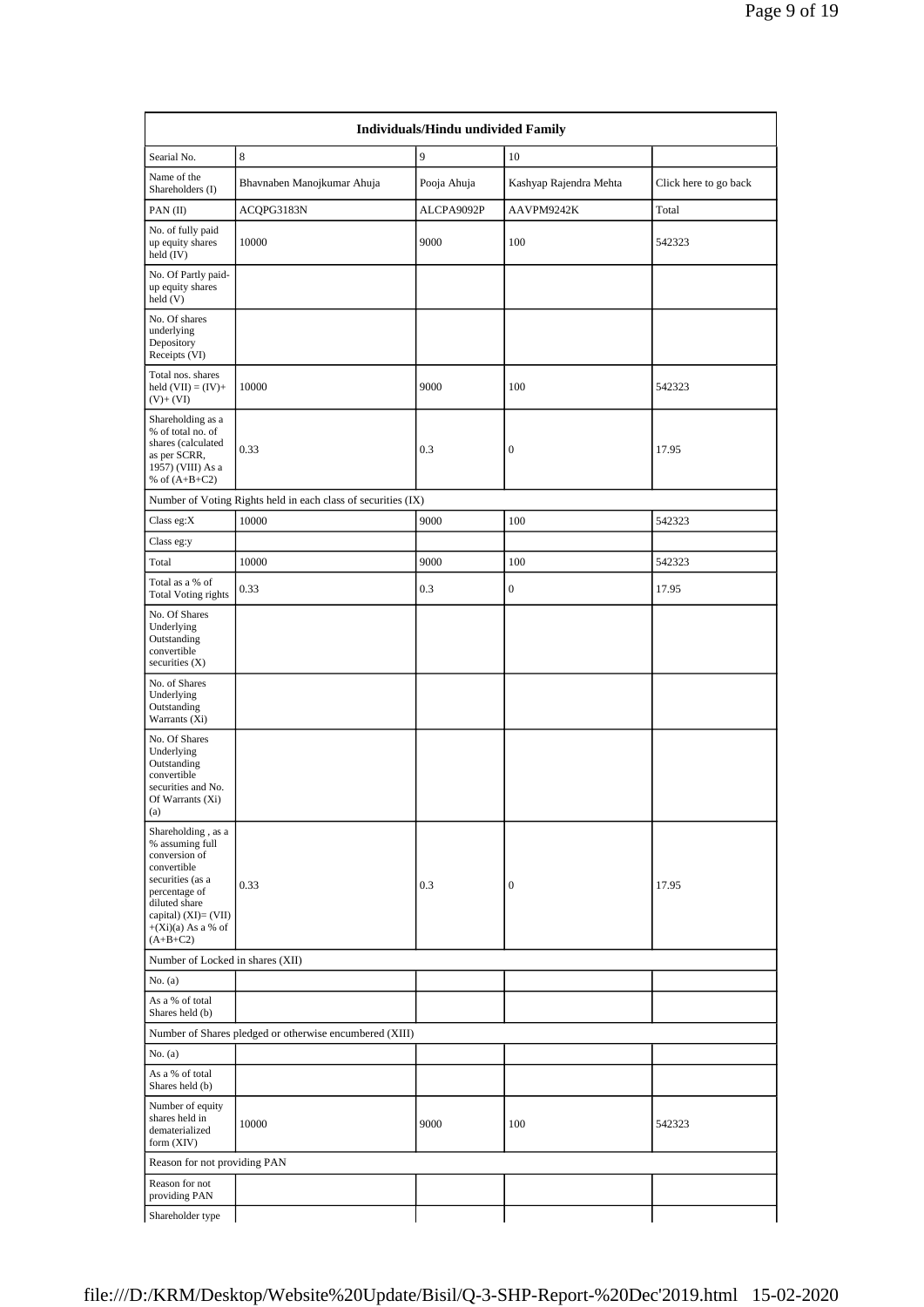|--|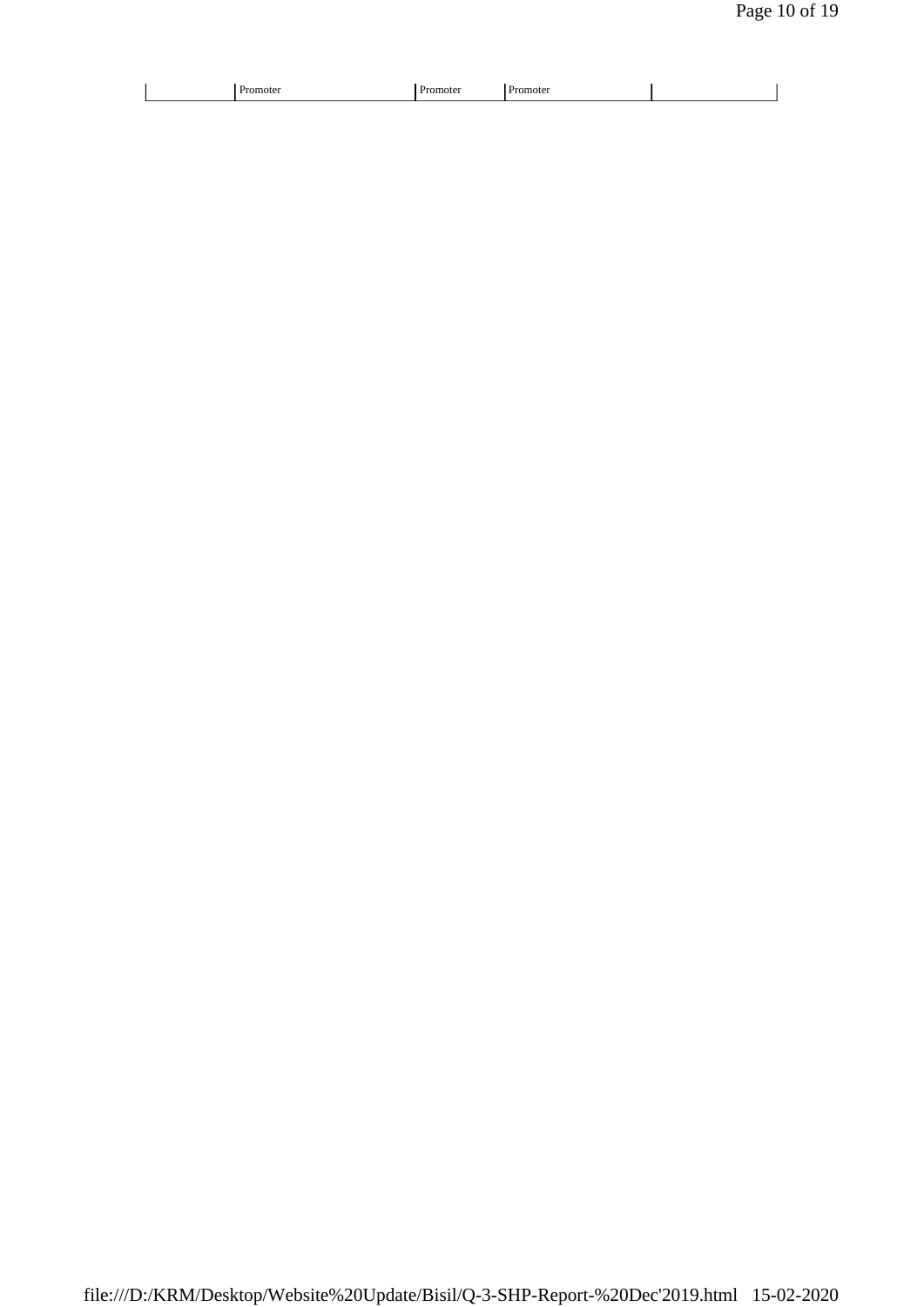| Any Other (specify)                                                                                                                                                                   |                                                               |                       |  |  |  |  |  |
|---------------------------------------------------------------------------------------------------------------------------------------------------------------------------------------|---------------------------------------------------------------|-----------------------|--|--|--|--|--|
| Searial No.                                                                                                                                                                           | $\mathbf{1}$                                                  |                       |  |  |  |  |  |
| Category                                                                                                                                                                              | <b>Bodies Corporate</b>                                       | Click here to go back |  |  |  |  |  |
| Name of the<br>Shareholders (I)                                                                                                                                                       | Superfin Impex Limited                                        |                       |  |  |  |  |  |
| PAN(II)                                                                                                                                                                               | AACCS1072K                                                    | Total                 |  |  |  |  |  |
| No. of the<br>Shareholders (I)                                                                                                                                                        | 1                                                             | $\mathbf{1}$          |  |  |  |  |  |
| No. of fully paid<br>up equity shares<br>held (IV)                                                                                                                                    | 131736                                                        | 131736                |  |  |  |  |  |
| No. Of Partly paid-<br>up equity shares<br>held (V)                                                                                                                                   |                                                               |                       |  |  |  |  |  |
| No. Of shares<br>underlying<br>Depository<br>Receipts (VI)                                                                                                                            |                                                               |                       |  |  |  |  |  |
| Total nos. shares<br>held $(VII) = (IV) +$<br>$(V)+(VI)$                                                                                                                              | 131736                                                        | 131736                |  |  |  |  |  |
| Shareholding as a<br>% of total no. of<br>shares (calculated<br>as per SCRR,<br>1957) (VIII) As a<br>% of $(A+B+C2)$                                                                  | 4.36                                                          | 4.36                  |  |  |  |  |  |
|                                                                                                                                                                                       | Number of Voting Rights held in each class of securities (IX) |                       |  |  |  |  |  |
| Class eg: $\mathbf X$                                                                                                                                                                 | 131736                                                        | 131736                |  |  |  |  |  |
| Class eg:y                                                                                                                                                                            |                                                               |                       |  |  |  |  |  |
| Total                                                                                                                                                                                 | 131736                                                        | 131736                |  |  |  |  |  |
| Total as a % of<br><b>Total Voting rights</b>                                                                                                                                         | 4.36                                                          | 4.36                  |  |  |  |  |  |
| No. Of Shares<br>Underlying<br>Outstanding<br>convertible<br>securities $(X)$                                                                                                         |                                                               |                       |  |  |  |  |  |
| No. of Shares<br>Underlying<br>Outstanding<br>Warrants (Xi)                                                                                                                           |                                                               |                       |  |  |  |  |  |
| No. Of Shares<br>Underlying<br>Outstanding<br>convertible<br>securities and No.<br>Of Warrants (Xi)<br>(a)                                                                            |                                                               |                       |  |  |  |  |  |
| Shareholding, as a<br>% assuming full<br>conversion of<br>convertible<br>securities (as a<br>percentage of<br>diluted share<br>capital) (XI)= (VII)<br>$+(X)$ As a % of<br>$(A+B+C2)$ | 4.36                                                          | 4.36                  |  |  |  |  |  |
| Number of Locked in shares (XII)                                                                                                                                                      |                                                               |                       |  |  |  |  |  |
| No. (a)                                                                                                                                                                               |                                                               |                       |  |  |  |  |  |
| As a % of total<br>Shares held (b)                                                                                                                                                    |                                                               |                       |  |  |  |  |  |
|                                                                                                                                                                                       | Number of Shares pledged or otherwise encumbered (XIII)       |                       |  |  |  |  |  |
| No. (a)                                                                                                                                                                               |                                                               |                       |  |  |  |  |  |
| As a % of total<br>Shares held (b)                                                                                                                                                    |                                                               |                       |  |  |  |  |  |
| Number of equity<br>shares held in<br>dematerialized<br>form (XIV)                                                                                                                    | 131736                                                        | 131736                |  |  |  |  |  |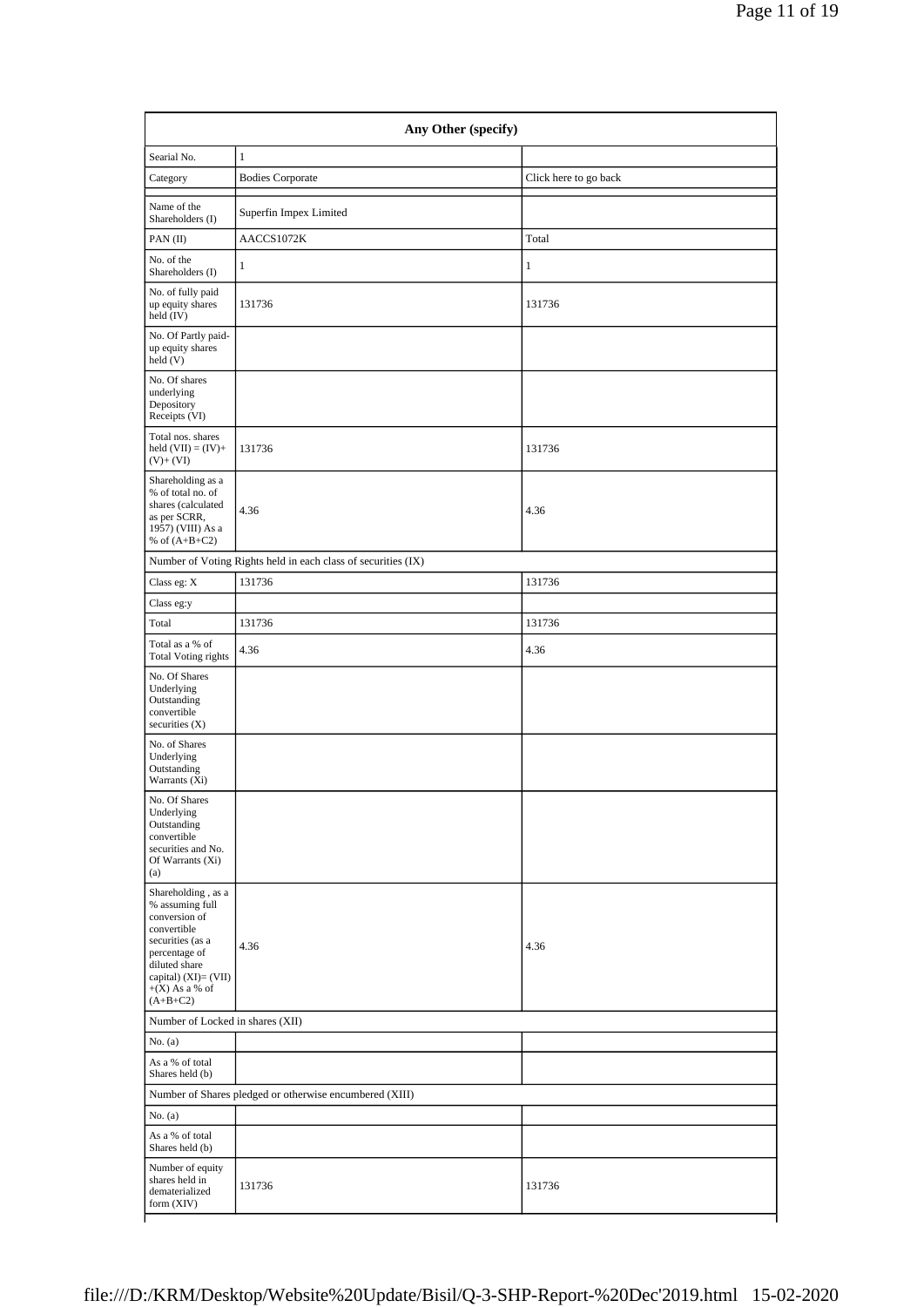| Reason for not providing PAN    |          |  |
|---------------------------------|----------|--|
| Reason for not<br>providing PAN |          |  |
| Shareholder type                | Promoter |  |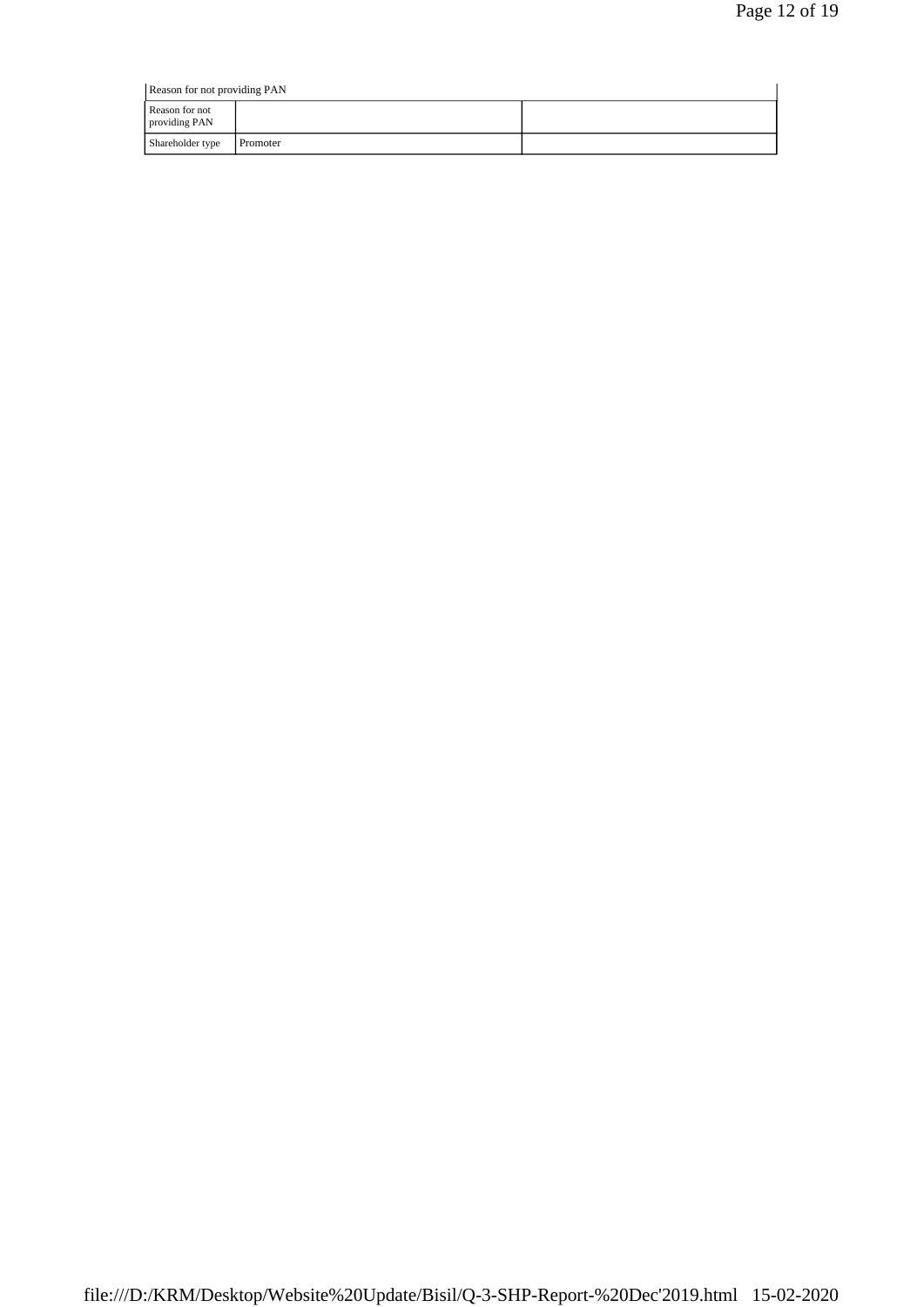| Individuals - ii. Individual shareholders holding nominal share capital in excess of Rs. 2 lakhs.                                                                                        |                                     |                               |                               |                             |                         |                            |                               |
|------------------------------------------------------------------------------------------------------------------------------------------------------------------------------------------|-------------------------------------|-------------------------------|-------------------------------|-----------------------------|-------------------------|----------------------------|-------------------------------|
| Searial No.                                                                                                                                                                              | $\mathbf{1}$                        | $\overline{2}$                | $\overline{3}$                | $\overline{4}$              | 5                       | $\sqrt{6}$                 | 7                             |
| Name of the<br>Shareholders (I)                                                                                                                                                          | <b>Agrawal Sunil</b><br>Jagdishbhai | Amit<br>Makkhanlal<br>Agrawal | Anil<br>Makkhanlal<br>Agrawal | Bhavik<br>Khemchand<br>Shah | Deep Kaushal<br>Agrawal | Dilip Hajarilal<br>Agrawal | Gayatri<br>Kaushal<br>Agrawal |
| PAN(II)                                                                                                                                                                                  | ABMPA5735D                          | ADRPA7127Q                    | ABJPA6636L                    | AOOPS6378H                  | AJDPA3932F              | ABMPA5734C                 | ABKPA6890R                    |
| No. of fully paid<br>up equity shares<br>held (IV)                                                                                                                                       | 71000                               | 80781                         | 52200                         | 40218                       | 36150                   | 32050                      | 32900                         |
| No. Of Partly paid-<br>up equity shares<br>held (V)                                                                                                                                      |                                     |                               |                               |                             |                         |                            |                               |
| No. Of shares<br>underlying<br>Depository<br>Receipts (VI)                                                                                                                               |                                     |                               |                               |                             |                         |                            |                               |
| Total nos. shares<br>held $(VII) = (IV) +$<br>$(V)+(VI)$                                                                                                                                 | 71000                               | 80781                         | 52200                         | 40218                       | 36150                   | 32050                      | 32900                         |
| Shareholding as a<br>% of total no. of<br>shares (calculated<br>as per SCRR,<br>1957) (VIII) As a<br>% of $(A+B+C2)$                                                                     | 2.35                                | 2.67                          | 1.73                          | 1.33                        | 1.2                     | 1.06                       | 1.09                          |
| Number of Voting Rights held in each class of securities (IX)                                                                                                                            |                                     |                               |                               |                             |                         |                            |                               |
| Class eg: X                                                                                                                                                                              | 71000                               | 80781                         | 52200                         | 40218                       | 36150                   | 32050                      | 32900                         |
| Class eg:y                                                                                                                                                                               |                                     |                               |                               |                             |                         |                            |                               |
| Total                                                                                                                                                                                    | 71000                               | 80781                         | 52200                         | 40218                       | 36150                   | 32050                      | 32900                         |
| Total as a % of<br><b>Total Voting rights</b>                                                                                                                                            | 2.35                                | 2.67                          | 1.73                          | 1.33                        | 1.2                     | 1.06                       | 1.09                          |
| No. Of Shares<br>Underlying<br>Outstanding<br>convertible<br>securities $(X)$                                                                                                            |                                     |                               |                               |                             |                         |                            |                               |
| No. of Shares<br>Underlying<br>Outstanding<br>Warrants (Xi)                                                                                                                              |                                     |                               |                               |                             |                         |                            |                               |
| No. Of Shares<br>Underlying<br>Outstanding<br>convertible<br>securities and No.<br>Of Warrants $(Xi)$<br>(a)                                                                             |                                     |                               |                               |                             |                         |                            |                               |
| Shareholding, as a<br>% assuming full<br>conversion of<br>convertible<br>securities (as a<br>percentage of<br>diluted share<br>capital) $(XI) = (VII)$<br>$+(X)$ As a % of<br>$(A+B+C2)$ | 2.35                                | 2.67                          | 1.73                          | 1.33                        | 1.2                     | 1.06                       | 1.09                          |
| Number of Locked in shares (XII)                                                                                                                                                         |                                     |                               |                               |                             |                         |                            |                               |
| No. (a)                                                                                                                                                                                  |                                     |                               |                               |                             |                         |                            |                               |
| As a % of total<br>Shares held (b)                                                                                                                                                       |                                     |                               |                               |                             |                         |                            |                               |
| Number of equity<br>shares held in<br>dematerialized<br>form (XIV)                                                                                                                       | 71000                               | 80781                         | 52200                         | 40218                       | 36150                   | 32050                      | 32900                         |
| Reason for not providing PAN                                                                                                                                                             |                                     |                               |                               |                             |                         |                            |                               |
| Reason for not<br>providing PAN                                                                                                                                                          |                                     |                               |                               |                             |                         |                            |                               |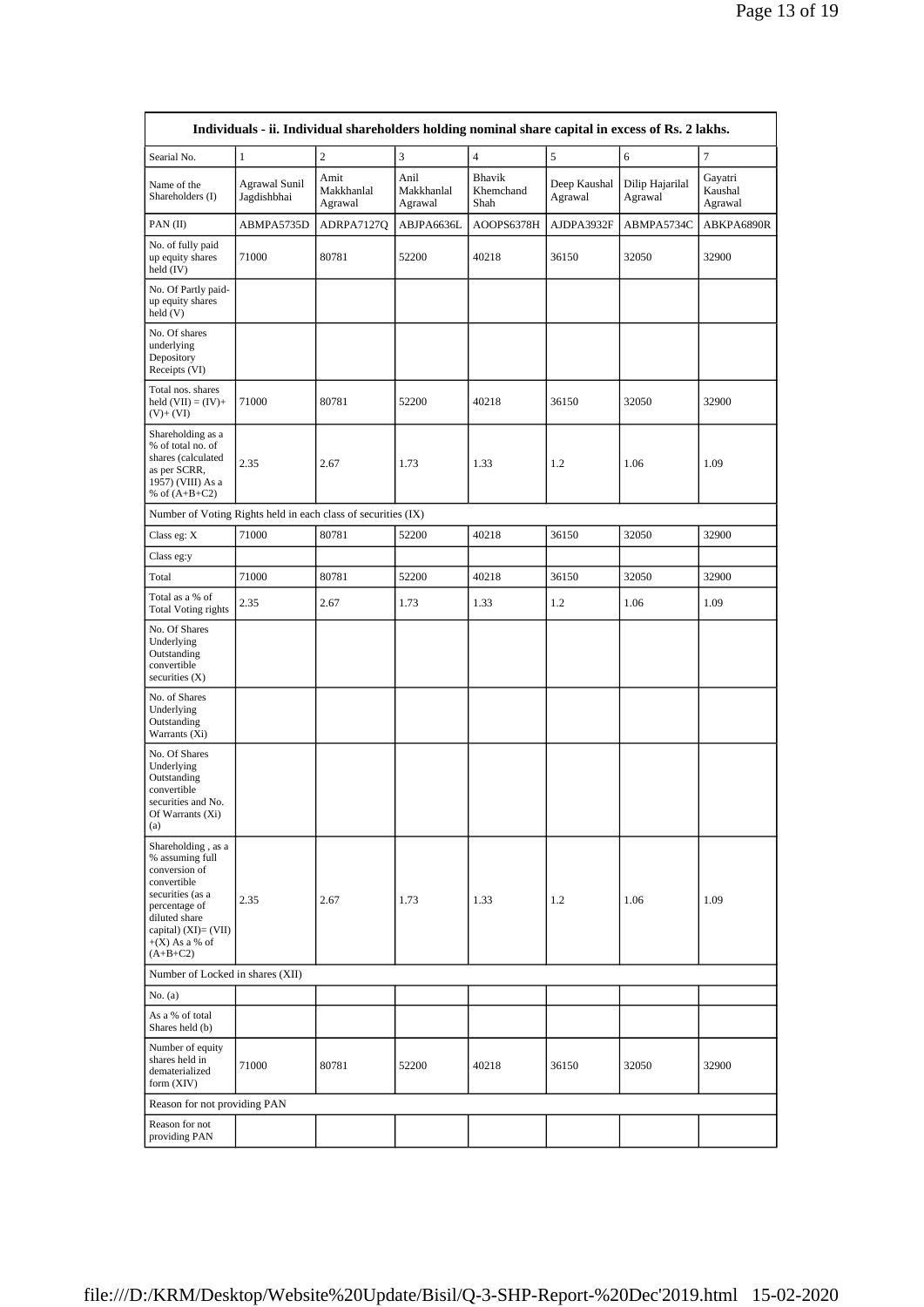| Individuals - ii. Individual shareholders holding nominal share capital in excess of Rs. 2 lakhs.                                                                                     |                                  |                                      |                                        |                                 |                             |                                               |                   |  |
|---------------------------------------------------------------------------------------------------------------------------------------------------------------------------------------|----------------------------------|--------------------------------------|----------------------------------------|---------------------------------|-----------------------------|-----------------------------------------------|-------------------|--|
| Searial No.                                                                                                                                                                           | 8                                | 9                                    | $10\,$                                 | 11                              | 12                          | 13                                            | 14                |  |
| Name of the<br>Shareholders (I)                                                                                                                                                       | Jinaliben<br>Ronakbhai<br>Shah   | Kaushalkumar<br>Hazarilal<br>Agrawal | Mukeshbhai<br>Jagdishprasad<br>Agarwal | Rajendra<br>Kishorilal<br>Goyal | Ripal<br>Bhavikbhai<br>Shah | Ronak<br>Khemchandbhai Jagdishchandra<br>Shah | Shah<br>Hazarilal |  |
| PAN(II)                                                                                                                                                                               | CMOPS0234C                       | AAMPA6828N                           | ACRPA5779M                             | ABCPG5571H                      | AOOPS6387L                  | AQQPS2023R                                    | AITPS7478R        |  |
| No. of fully paid<br>up equity shares<br>held (IV)                                                                                                                                    | 50294                            | 60507                                | 60000                                  | 31174                           | 39998                       | 30296                                         | 31381             |  |
| No. Of Partly paid-<br>up equity shares<br>held (V)                                                                                                                                   |                                  |                                      |                                        |                                 |                             |                                               |                   |  |
| No. Of shares<br>underlying<br>Depository<br>Receipts (VI)                                                                                                                            |                                  |                                      |                                        |                                 |                             |                                               |                   |  |
| Total nos. shares<br>held $(VII) = (IV) +$<br>$(V)+(VI)$                                                                                                                              | 50294                            | 60507                                | 60000                                  | 31174                           | 39998                       | 30296                                         | 31381             |  |
| Shareholding as a<br>% of total no. of<br>shares (calculated<br>as per SCRR,<br>1957) (VIII) As a<br>% of $(A+B+C2)$                                                                  | 1.66                             | $\boldsymbol{2}$                     | 1.99                                   | 1.03                            | 1.32                        | $\mathbf{1}$                                  | 1.04              |  |
| Number of Voting Rights held in each class of securities (IX)                                                                                                                         |                                  |                                      |                                        |                                 |                             |                                               |                   |  |
| Class eg: X                                                                                                                                                                           | 50294                            | 60507                                | 60000                                  | 31174                           | 39998                       | 30296                                         | 31381             |  |
| Class eg:y                                                                                                                                                                            |                                  |                                      |                                        |                                 |                             |                                               |                   |  |
| Total                                                                                                                                                                                 | 50294                            | 60507                                | 60000                                  | 31174                           | 39998                       | 30296                                         | 31381             |  |
| Total as a % of<br><b>Total Voting rights</b>                                                                                                                                         | 1.66                             | $\mathbf{2}$                         | 1.99                                   | 1.03                            | 1.32                        | $\,1$                                         | 1.04              |  |
| No. Of Shares<br>Underlying<br>Outstanding<br>convertible<br>securities (X)                                                                                                           |                                  |                                      |                                        |                                 |                             |                                               |                   |  |
| No. of Shares<br>Underlying<br>Outstanding<br>Warrants (Xi)                                                                                                                           |                                  |                                      |                                        |                                 |                             |                                               |                   |  |
| No. Of Shares<br>Underlying<br>Outstanding<br>convertible<br>securities and No.<br>Of Warrants $(Xi)$<br>(a)                                                                          |                                  |                                      |                                        |                                 |                             |                                               |                   |  |
| Shareholding, as a<br>% assuming full<br>conversion of<br>convertible<br>securities (as a<br>percentage of<br>diluted share<br>capital) (XI)= (VII)<br>$+(X)$ As a % of<br>$(A+B+C2)$ | 1.66                             | 2                                    | 1.99                                   | 1.03                            | 1.32                        | 1                                             | 1.04              |  |
|                                                                                                                                                                                       | Number of Locked in shares (XII) |                                      |                                        |                                 |                             |                                               |                   |  |
| No. (a)                                                                                                                                                                               |                                  |                                      |                                        |                                 |                             |                                               |                   |  |
| As a % of total<br>Shares held (b)                                                                                                                                                    |                                  |                                      |                                        |                                 |                             |                                               |                   |  |
| Number of equity<br>shares held in<br>dematerialized<br>form (XIV)                                                                                                                    | 50294                            | 60507                                | 60000                                  | 31174                           | 39998                       | 30296                                         | 31381             |  |
| Reason for not providing PAN                                                                                                                                                          |                                  |                                      |                                        |                                 |                             |                                               |                   |  |
| Reason for not<br>providing PAN                                                                                                                                                       |                                  |                                      |                                        |                                 |                             |                                               |                   |  |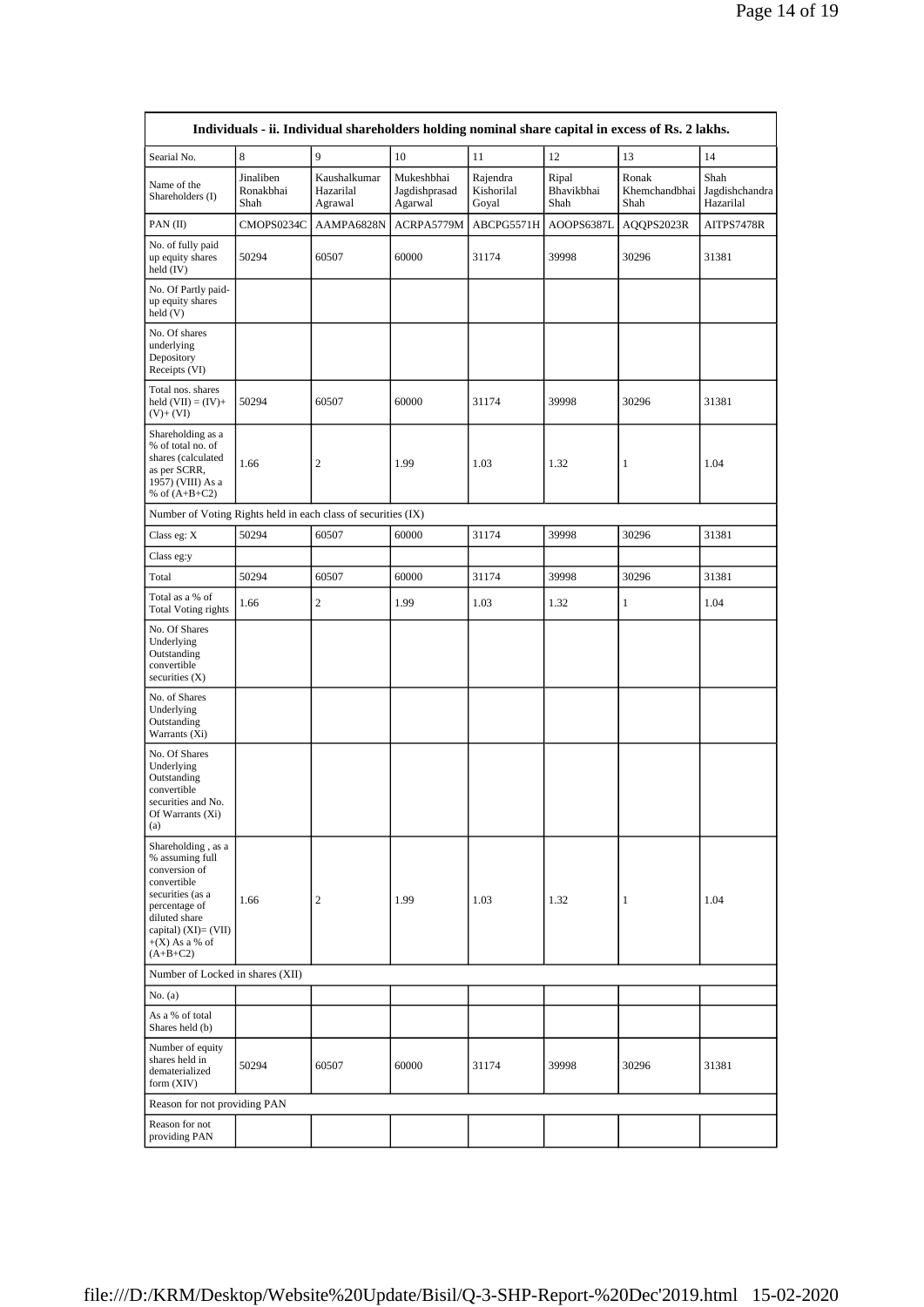| Individuals - ii. Individual shareholders holding nominal share capital in excess of Rs. 2 lakhs.                                                                                     |                                                               |                       |                       |  |  |  |
|---------------------------------------------------------------------------------------------------------------------------------------------------------------------------------------|---------------------------------------------------------------|-----------------------|-----------------------|--|--|--|
| Searial No.                                                                                                                                                                           | 15                                                            | 16                    |                       |  |  |  |
| Name of the<br>Shareholders (I)                                                                                                                                                       | Shital Anil Agrawal                                           | Sumit Jagdish Agrawal | Click here to go back |  |  |  |
| PAN(II)                                                                                                                                                                               | AJDPA3931G                                                    | ADRPA7126R            | Total                 |  |  |  |
| No. of fully paid<br>up equity shares<br>held (IV)                                                                                                                                    | 48400                                                         | 44046                 | 741395                |  |  |  |
| No. Of Partly paid-<br>up equity shares<br>held (V)                                                                                                                                   |                                                               |                       |                       |  |  |  |
| No. Of shares<br>underlying<br>Depository<br>Receipts (VI)                                                                                                                            |                                                               |                       |                       |  |  |  |
| Total nos. shares<br>held $(VII) = (IV) +$<br>$(V)+(VI)$                                                                                                                              | 48400                                                         | 44046                 | 741395                |  |  |  |
| Shareholding as a<br>% of total no. of<br>shares (calculated<br>as per SCRR,<br>1957) (VIII) As a<br>% of $(A+B+C2)$                                                                  | 1.6                                                           | 1.46                  | 24.54                 |  |  |  |
|                                                                                                                                                                                       | Number of Voting Rights held in each class of securities (IX) |                       |                       |  |  |  |
| Class eg: X                                                                                                                                                                           | 48400                                                         | 44046                 | 741395                |  |  |  |
| Class eg:y                                                                                                                                                                            |                                                               |                       |                       |  |  |  |
| Total                                                                                                                                                                                 | 48400                                                         | 44046                 | 741395                |  |  |  |
| Total as a % of<br><b>Total Voting rights</b>                                                                                                                                         | 1.6                                                           | 1.46                  | 24.54                 |  |  |  |
| No. Of Shares<br>Underlying<br>Outstanding<br>convertible<br>securities $(X)$                                                                                                         |                                                               |                       |                       |  |  |  |
| No. of Shares<br>Underlying<br>Outstanding<br>Warrants (Xi)                                                                                                                           |                                                               |                       |                       |  |  |  |
| No. Of Shares<br>Underlying<br>Outstanding<br>convertible<br>securities and No.<br>Of Warrants (Xi)<br>(a)                                                                            |                                                               |                       |                       |  |  |  |
| Shareholding, as a<br>% assuming full<br>conversion of<br>convertible<br>securities (as a<br>percentage of<br>diluted share<br>capital) (XI)= (VII)<br>$+(X)$ As a % of<br>$(A+B+C2)$ | 1.6                                                           | 1.46                  | 24.54                 |  |  |  |
| Number of Locked in shares (XII)                                                                                                                                                      |                                                               |                       |                       |  |  |  |
| No. (a)                                                                                                                                                                               |                                                               |                       |                       |  |  |  |
| As a % of total<br>Shares held (b)                                                                                                                                                    |                                                               |                       |                       |  |  |  |
| Number of equity<br>shares held in<br>dematerialized<br>form (XIV)                                                                                                                    | 48400                                                         | 44046                 | 741395                |  |  |  |
|                                                                                                                                                                                       | Reason for not providing PAN                                  |                       |                       |  |  |  |
| Reason for not<br>providing PAN                                                                                                                                                       |                                                               |                       |                       |  |  |  |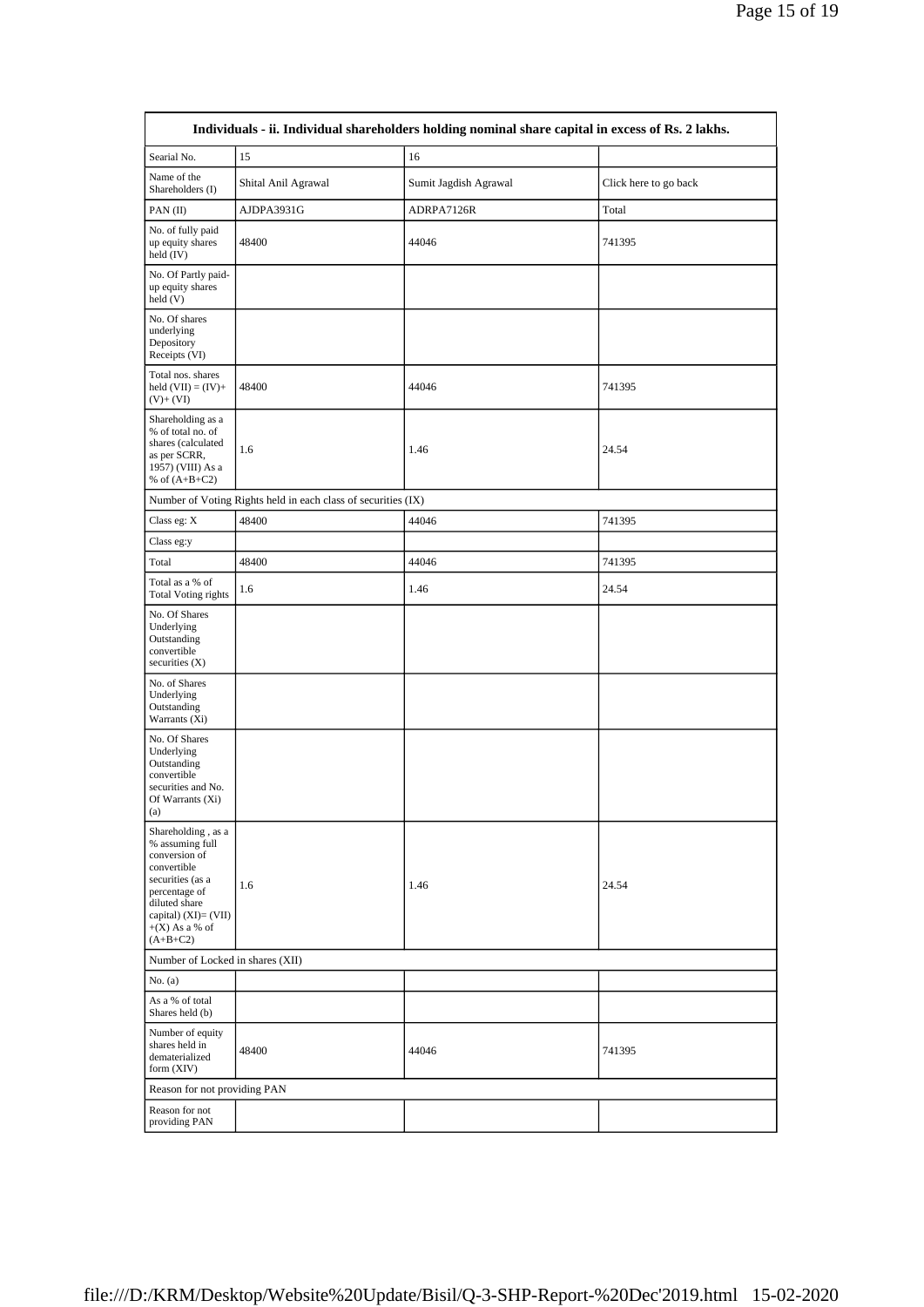| Any Other (specify)                                                                                                                                                                      |              |                                                               |                                              |                                              |                                  |                     |                            |
|------------------------------------------------------------------------------------------------------------------------------------------------------------------------------------------|--------------|---------------------------------------------------------------|----------------------------------------------|----------------------------------------------|----------------------------------|---------------------|----------------------------|
| Searial No.                                                                                                                                                                              | $\mathbf{1}$ | $\overline{c}$                                                | 3                                            | $\overline{4}$                               | 5                                | 6                   | $\tau$                     |
| Category                                                                                                                                                                                 | HUF          | HUF                                                           | <b>HUF</b>                                   | HUF                                          | Non-<br>Resident<br>Indian (NRI) | Clearing<br>Members | <b>Bodies</b><br>Corporate |
| Category / More<br>than 1 percentage                                                                                                                                                     | Category     | More than 1<br>percentage of<br>shareholding                  | More than 1<br>percentage of<br>shareholding | More than 1<br>percentage of<br>shareholding | Category                         | Category            | Category                   |
| Name of the<br>Shareholders (I)                                                                                                                                                          |              | Sanjay B Shah                                                 | Ronak<br>Khemchandbhai<br>Shah               | <b>Bhavik</b><br>Khemchandbhai<br>Shah       |                                  |                     |                            |
| PAN(II)                                                                                                                                                                                  |              | AAVHS4673Q                                                    | AAJHR8205B                                   | AAFHB7913Q                                   |                                  |                     |                            |
| No. of the<br>Shareholders (I)                                                                                                                                                           | 27           | $\mathbf{1}$                                                  | 1                                            | $\mathbf{1}$                                 | 22                               | $\overline{c}$      | 23                         |
| No. of fully paid<br>up equity shares<br>held (IV)                                                                                                                                       | 139669       | 45931                                                         | 36128                                        | 32931                                        | 27872                            | 1100                | 173076                     |
| No. Of Partly paid-<br>up equity shares<br>held (V)                                                                                                                                      |              |                                                               |                                              |                                              |                                  |                     |                            |
| No. Of shares<br>underlying<br>Depository<br>Receipts (VI)                                                                                                                               |              |                                                               |                                              |                                              |                                  |                     |                            |
| Total nos. shares<br>held $(VII) = (IV) +$<br>$(V) + (VI)$                                                                                                                               | 139669       | 45931                                                         | 36128                                        | 32931                                        | 27872                            | 1100                | 173076                     |
| Shareholding as a<br>% of total no. of<br>shares (calculated<br>as per SCRR,<br>1957) (VIII) As a<br>% of $(A+B+C2)$                                                                     | 4.62         | 1.52                                                          | 1.2                                          | 1.09                                         | 0.92                             | 0.04                | 5.73                       |
|                                                                                                                                                                                          |              | Number of Voting Rights held in each class of securities (IX) |                                              |                                              |                                  |                     |                            |
| Class eg: X                                                                                                                                                                              | 139669       | 45931                                                         | 36128                                        | 32931                                        | 27872                            | 1100                | 173076                     |
| Class eg:y                                                                                                                                                                               |              |                                                               |                                              |                                              |                                  |                     |                            |
| Total                                                                                                                                                                                    | 139669       | 45931                                                         | 36128                                        | 32931                                        | 27872                            | 1100                | 173076                     |
| Total as a % of<br><b>Total Voting rights</b>                                                                                                                                            | 4.62         | 1.52                                                          | 1.2                                          | 1.09                                         | 0.92                             | 0.04                | 5.73                       |
| No. Of Shares<br>Underlying<br>Outstanding<br>convertible<br>securities $(X)$                                                                                                            |              |                                                               |                                              |                                              |                                  |                     |                            |
| No. of Shares<br>Underlying<br>Outstanding<br>Warrants (Xi)                                                                                                                              |              |                                                               |                                              |                                              |                                  |                     |                            |
| No. Of Shares<br>Underlying<br>Outstanding<br>convertible<br>securities and No.<br>Of Warrants (Xi)<br>(a)                                                                               |              |                                                               |                                              |                                              |                                  |                     |                            |
| Shareholding, as a<br>% assuming full<br>conversion of<br>convertible<br>securities (as a<br>percentage of<br>diluted share<br>capital) $(XI) = (VII)$<br>$+(X)$ As a % of<br>$(A+B+C2)$ | 4.62         | 1.52                                                          | 1.2                                          | 1.09                                         | 0.92                             | 0.04                | 5.73                       |
| Number of Locked in shares (XII)                                                                                                                                                         |              |                                                               |                                              |                                              |                                  |                     |                            |
| No. $(a)$                                                                                                                                                                                |              |                                                               |                                              |                                              |                                  |                     |                            |
| As a % of total<br>Shares held (b)                                                                                                                                                       |              |                                                               |                                              |                                              |                                  |                     |                            |
| Number of equity<br>shares held in<br>dematerialized<br>form (XIV)                                                                                                                       | 139669       | 45931                                                         | 36128                                        | 32931                                        | 11672                            | 1100                | 166976                     |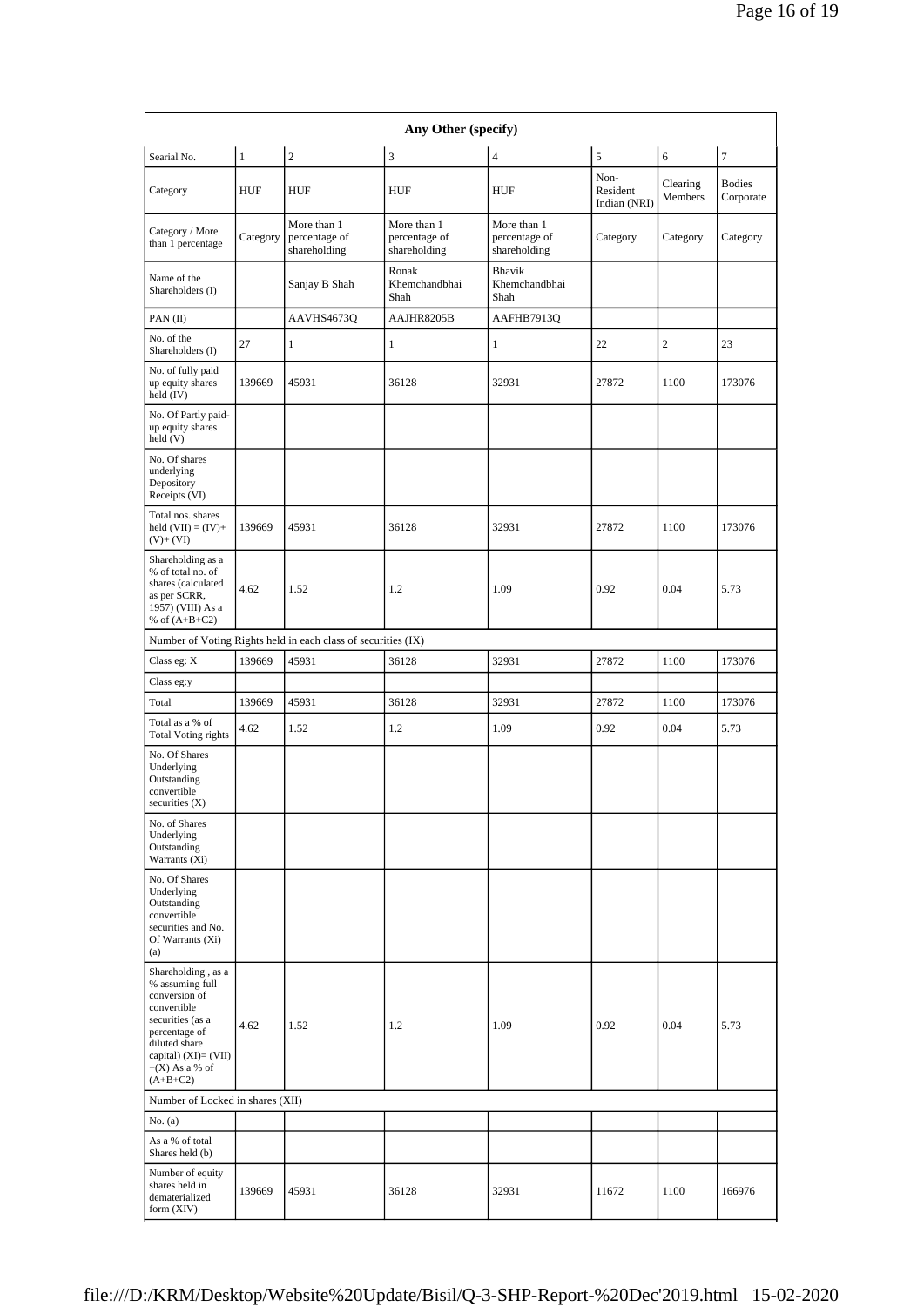| Reason for not providing PAN |  |  |  |  |  |  |  |
|------------------------------|--|--|--|--|--|--|--|
| Reason for not               |  |  |  |  |  |  |  |
| providing PAN                |  |  |  |  |  |  |  |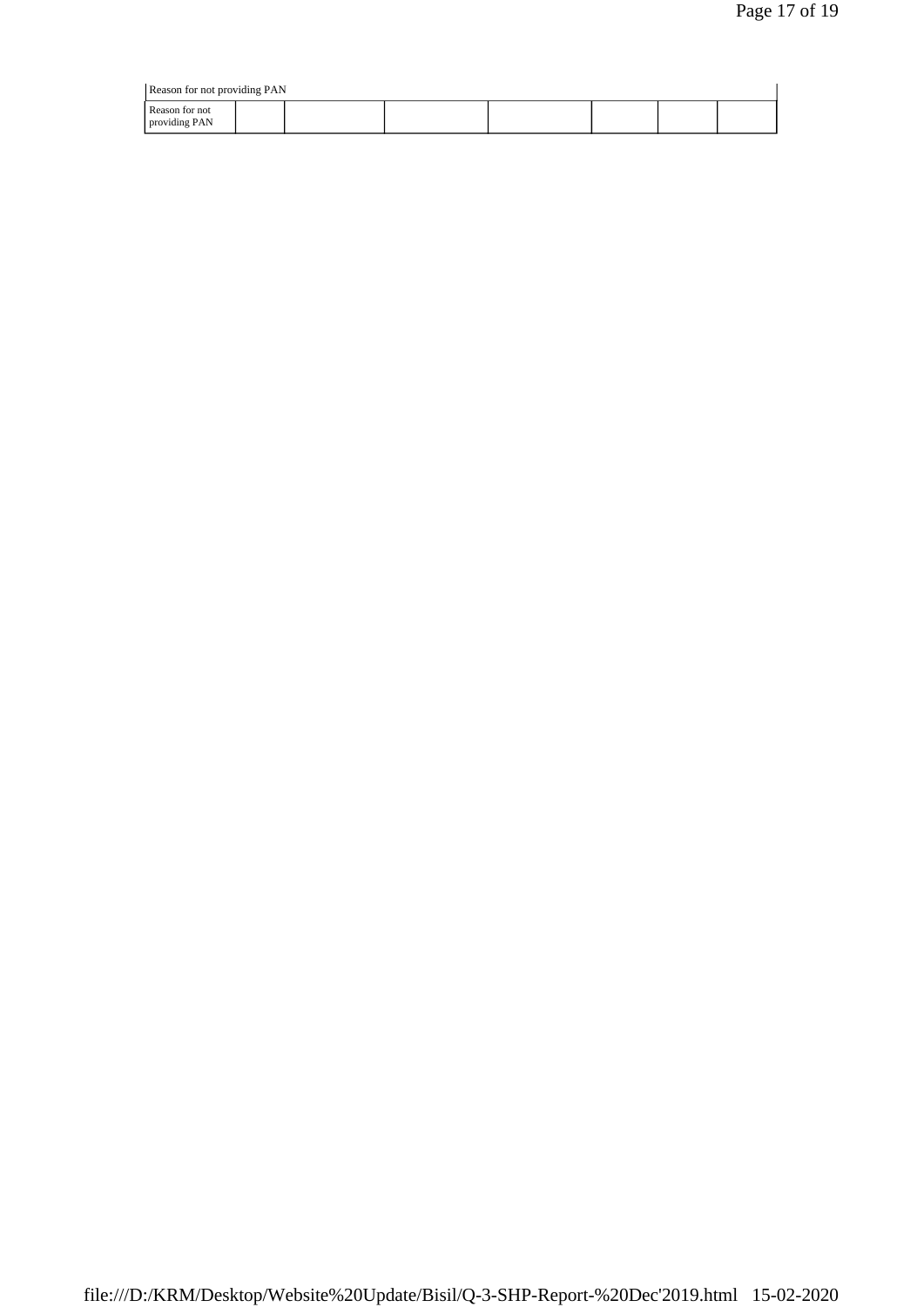| Any Other (specify)                                                                                                                                                                   |                                                               |                       |  |  |  |  |
|---------------------------------------------------------------------------------------------------------------------------------------------------------------------------------------|---------------------------------------------------------------|-----------------------|--|--|--|--|
| Searial No.                                                                                                                                                                           | 8                                                             |                       |  |  |  |  |
| Category                                                                                                                                                                              | <b>Bodies Corporate</b>                                       |                       |  |  |  |  |
| Category / More<br>than 1 percentage                                                                                                                                                  | More than 1 percentage of shareholding                        |                       |  |  |  |  |
| Name of the<br>Shareholders (I)                                                                                                                                                       | Jmkd Broking Private Limited                                  | Click here to go back |  |  |  |  |
| PAN(II)                                                                                                                                                                               | AABCJ9346C                                                    | Total                 |  |  |  |  |
| No. of the<br>Shareholders (I)                                                                                                                                                        | 1                                                             | 74                    |  |  |  |  |
| No. of fully paid<br>up equity shares<br>held $(IV)$                                                                                                                                  | 141004                                                        | 341717                |  |  |  |  |
| No. Of Partly paid-<br>up equity shares<br>held (V)                                                                                                                                   |                                                               |                       |  |  |  |  |
| No. Of shares<br>underlying<br>Depository<br>Receipts (VI)                                                                                                                            |                                                               |                       |  |  |  |  |
| Total nos. shares<br>held $(VII) = (IV) +$<br>$(V)+(VI)$                                                                                                                              | 141004                                                        | 341717                |  |  |  |  |
| Shareholding as a<br>% of total no. of<br>shares (calculated<br>as per SCRR,<br>1957) (VIII) As a<br>% of $(A+B+C2)$                                                                  | 4.67                                                          | 11.31                 |  |  |  |  |
|                                                                                                                                                                                       | Number of Voting Rights held in each class of securities (IX) |                       |  |  |  |  |
| Class eg: X                                                                                                                                                                           | 141004                                                        | 341717                |  |  |  |  |
| Class eg:y                                                                                                                                                                            |                                                               |                       |  |  |  |  |
| Total                                                                                                                                                                                 | 141004                                                        | 341717                |  |  |  |  |
| Total as a % of<br><b>Total Voting rights</b>                                                                                                                                         | 4.67                                                          | 11.31                 |  |  |  |  |
| No. Of Shares<br>Underlying<br>Outstanding<br>convertible<br>securities $(X)$                                                                                                         |                                                               |                       |  |  |  |  |
| No. of Shares<br>Underlying<br>Outstanding<br>Warrants (Xi)                                                                                                                           |                                                               |                       |  |  |  |  |
| No. Of Shares<br>Underlying<br>Outstanding<br>convertible<br>securities and No.<br>Of Warrants (Xi)<br>(a)                                                                            |                                                               |                       |  |  |  |  |
| Shareholding, as a<br>% assuming full<br>conversion of<br>convertible<br>securities (as a<br>percentage of<br>diluted share<br>capital) (XI)= (VII)<br>$+(X)$ As a % of<br>$(A+B+C2)$ | 4.67                                                          | 11.31                 |  |  |  |  |
| Number of Locked in shares (XII)                                                                                                                                                      |                                                               |                       |  |  |  |  |
| No. (a)                                                                                                                                                                               |                                                               |                       |  |  |  |  |
| As a % of total<br>Shares held (b)                                                                                                                                                    |                                                               |                       |  |  |  |  |
| Number of equity<br>shares held in<br>dematerialized<br>form (XIV)                                                                                                                    | 141004                                                        | 319417                |  |  |  |  |
| Reason for not providing PAN                                                                                                                                                          |                                                               |                       |  |  |  |  |
| Reason for not<br>providing PAN                                                                                                                                                       |                                                               |                       |  |  |  |  |